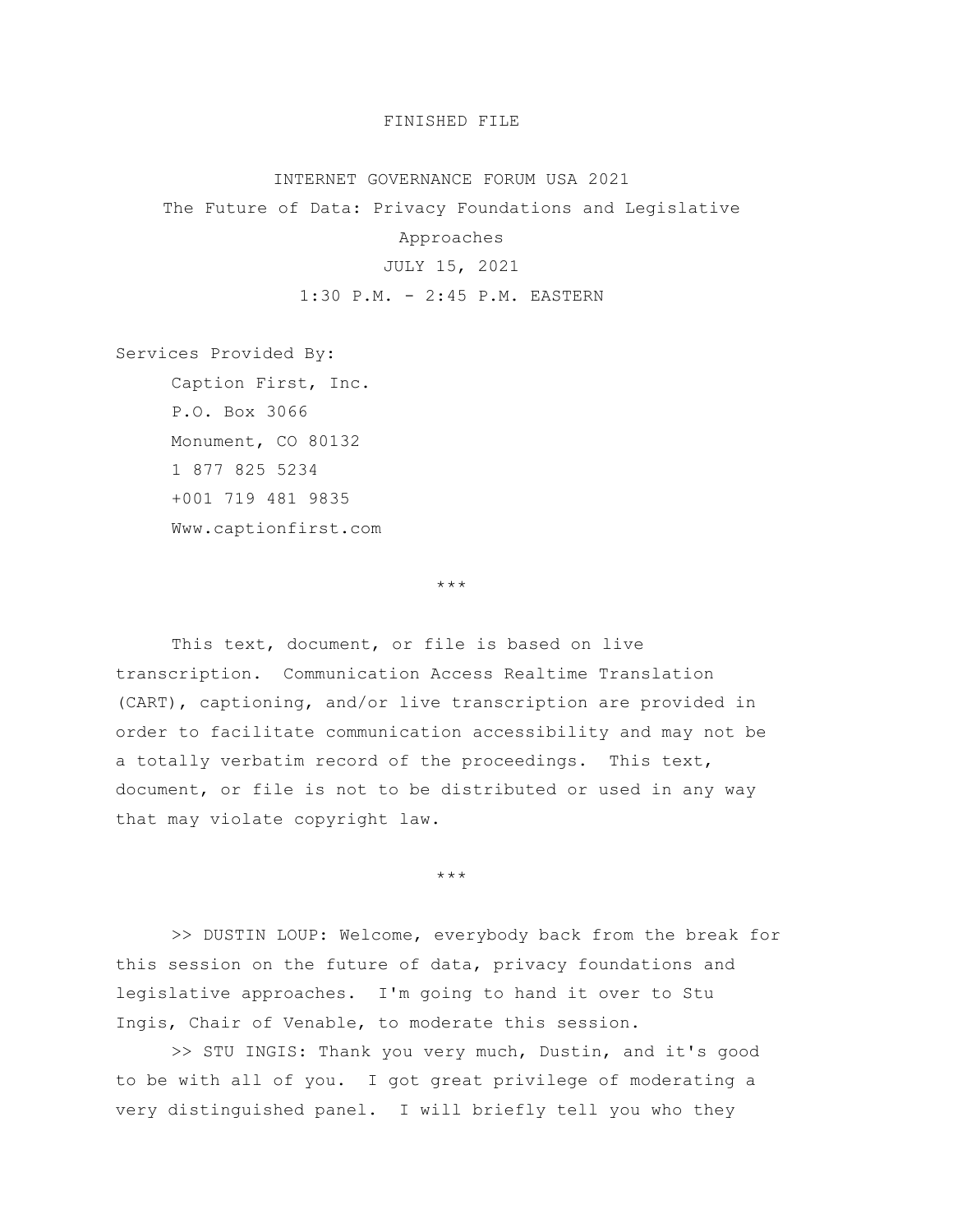are, but then I will let them tell you more about themselves and their perspectives and then we will engage in a good back and forth among the group.

So in the order that I have open my list, I will say to Marty who I have probably known the longest of all the folks here, we will put the least important first, after me. Marty Abrams, the executive director of the Information Accountability Foundation. Jennifer Huddleston, the director of technology and innovation policy, at the American Action Forum. Peter Winn, the acting chief privacy and civil liberties office for the US Department of Justice, and Jane Bambauer, professor of law at the University of Arizona. And the reporter for the uniform law commission, which is very engaged in this issue right now.

So welcome to all of you. Why don't we dive in, Marty, tell us what you're doing these days on privacy and give us just a little bit of an intro.

>> MARTY ABRAMS: So I'm Marty Abrams, I have been doing privacy for over 30 years now. And have been doing that privacy work globally. I run The Information Accountability Foundation which was the incorporation of the global accountable dialogue which defined the concept of accountability that's being built into many national laws, and we look at the question of how organizations can have the freedom and the flexibility to use data wisely, while at the same time protecting individuals from -- from negative outcomes from both the processing and the not processing of data.

>> STU INGIS: Great. Thank you, Marty, and welcome. Jennifer?

>> JENNIFER HUDDLESTON: Thanks for having me. My name is Jennifer Huddleston and I'm the director of technology and innovation policy at the American Action Forum, broadly speaking my work covers the intersection of law and technology which of course includes the issue of data privacy, and I have written a lot about the different ways that state laws may be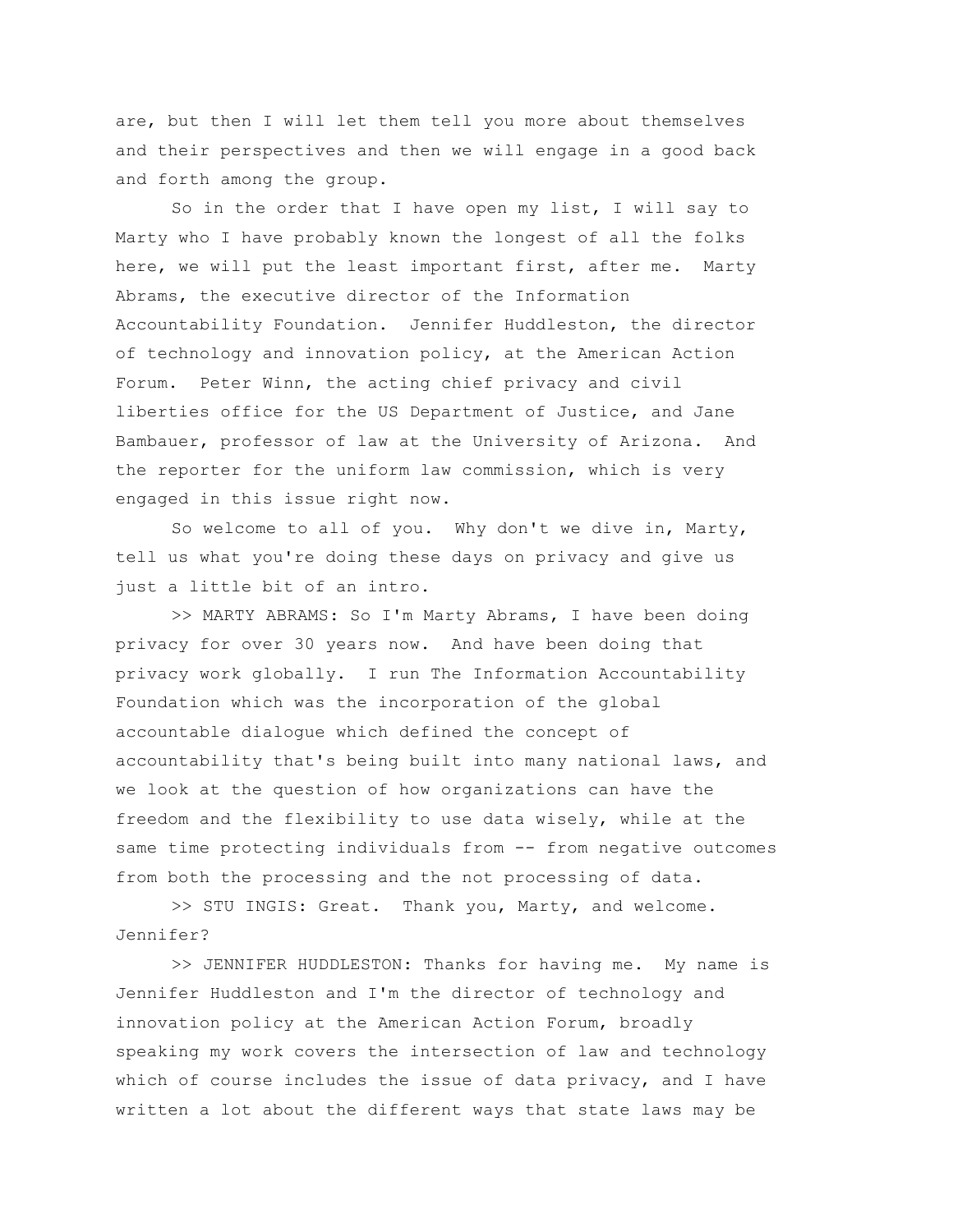impacting the overall approach to the data privacy and how that could impact discussions around federal policy, as well as the tradeoffs involved in the data privacy debate when it comes to issues such as innovation and speech.

>> STU INGIS: Great. Well thank you and welcome to you.

Peter, nice to see you. Tell us what you are up to these days.

>> PETER WINN: Well, as you mentioned, I'm the acting chief privacy officer at Justice Department, and by way of background, the Justice Department includes most of the federal law enforcement agencies, including the FBI, the DEA, alcohol, tobacco, firearms, marshals and so forth, all the prosecutors, folks representing the government, immigration judges, just a whole host  $-$ - about 150,000 people if you include our contractors.

So my job is to basically make sure that everybody -- I have two functions, one is policy, I advise on new ideas about privacy, but  $I$  -- and by the way when it comes to affecting people's data, that's pretty much everything we do at the Justice Department. But I also have the responsibility to make sure that the 150,000 employees and contractors that we have do what we say they are supposed to do, do what the law requires them to do and that's a compliance responsibility.

And ultimately -- ultimately, privacy is about trust, and if you -- if we, for instance, the Department of Justice or a business, but if we don't do what we're retired to do under the -- we are required to do under the law, then we will lose the ability to get the information that we need to keep people safe and protect national security. So ultimately, trust is mission critical and that's true not only for the Department of Justice. It's true for businesses that have to maintain the trust of their customers.

And so what I have been doing on my policy side of the house, is really trying to work to help figure out of the best way to have laws that results in people doing what they are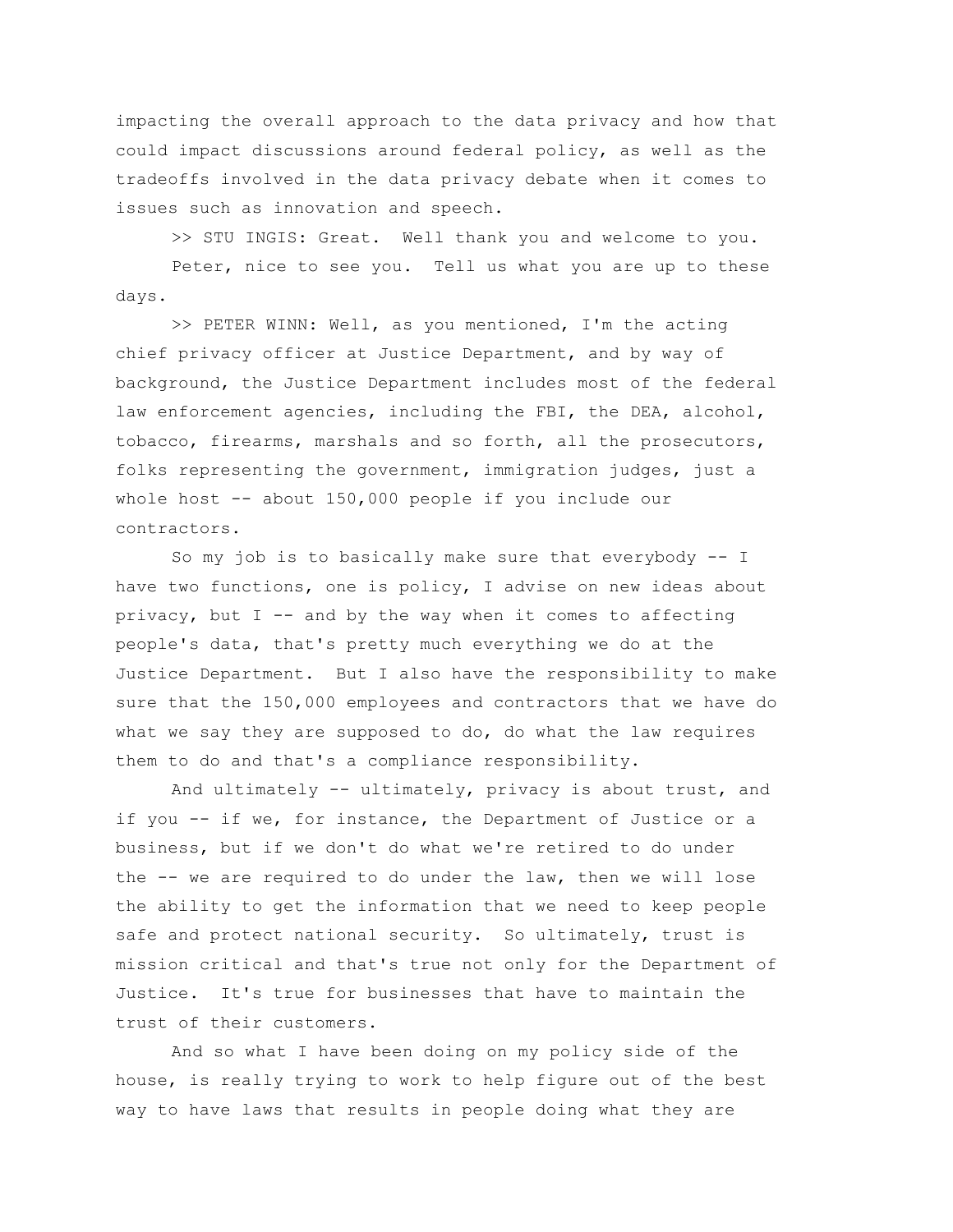supposed to do, so that we can maintain trust in the data that is -- is essential social resource that we all use and need to be both either efficient and protect the privacy data.

>> STU INGIS: Well, thank you for that introduce, and finally, most important since we started with east as I was saying, Jane, thanks for your patience. Tell us a little bit about yourself and your work -- your dual roles, actually.

>> JANE BAMBAUER: Yeah. Yes, I'm a law professor of Arizona, and I got involved in privacy from a strange angle. It's how I see the policy development. I started off seeing the unintended negative effects of otherwise well-intentioned privacy laws on -- in terms of how it affected research and public accountability, things like FOIAs, privacy exception and so I started sort of narrowly trying to figure out in my research and some of my pro bono work, trying to figure out how to best mitigate the tension between the control over new knowledge that privacy embodies, versus the liberty to create new knowledge and to use it, that -- that free speech and other -- and other public values embody.

And then more recently -- I started to narrow in on thinking about research, the impact of privacy laws on research. At this point, I'm writing pretty actively about pretty much all areas of big data and privacy. And as you mentioned I'm also serving as reporter for the Uniform Law Commission, which just got approved at the annual meeting, and that tries to draft a -- an alternative to the sorts of legal proposals or enactments that we have seen in California and Virginia.

>> STU INGIS: Great. Well, thank you, and congratulations on that -- that thoughtful input to the whole dialogue. And hopefully we'll get into a bunch of issues here. So let's start out by really diving in, you know, we'll ultimately wind up with concrete predictions and what bills and laws may happen. Let's start off at the highest level. Peter started us already a little bit into, it but just what is privacy? You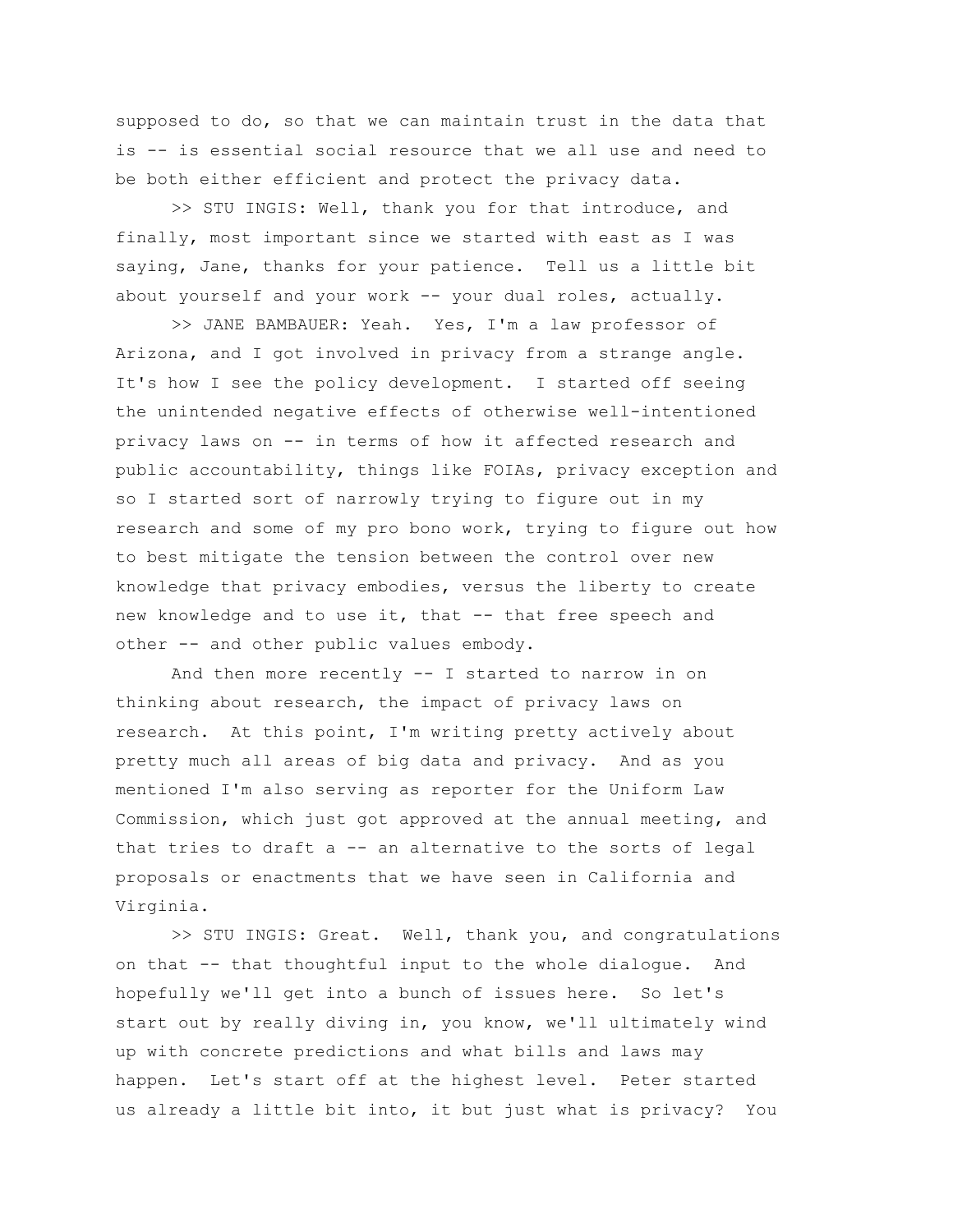know, it's such a broad topic. Jane, you are writing about it in -- never a shortage of things. And Marty is on his fourth decade of writing about it.

Why don't -- Jane, maybe you can go first here, and just what is privacy? How should we be thinking about what we are solving here?

>> JANE BAMBAUER: Yeah. So it is quite an abstract concept and one the things with privacy discourse, it has the quality to be whatever people want it to be and sometimes we wind up talking past each other or not recognizing the tradeoffs that have to be made. But I would say at a high level, we want to recognize in legal form or norms, if necessary, some amount of control that people have in terms of their seclusion or the secrecy that they can expect, or the downstream uses of information about them, that describes them and that is about them.

So that's why I described it as a constraint on knowledge, and I know that kind of puts it negatively, but it is useful to constrain what people do with information in a lot of contexts but the other reason I like that framing is that you can see the downsides too, that -- that usually and historically, at least as far as courts have -- for the most parts courts have interpreted American privacy, the default has landed on the other side, that in general people have liberty to use information in novel and creative ways, unless there's some recognizable threat to some minimum level of seclusion or some downstream harm that is predictable and, you know, not -- not too speculative.

So that's how I would encapsulate it.

>> STU INGIS: Marty? Thank you.

>> MARTY ABRAMS: When I think about privacy, the term privacy is used in the United States and much of the world it really encompasses three interests. First is the interest of a space where I'm not viewed. I'm not seen. A place where in my house, unobserved by others. The second is the ability to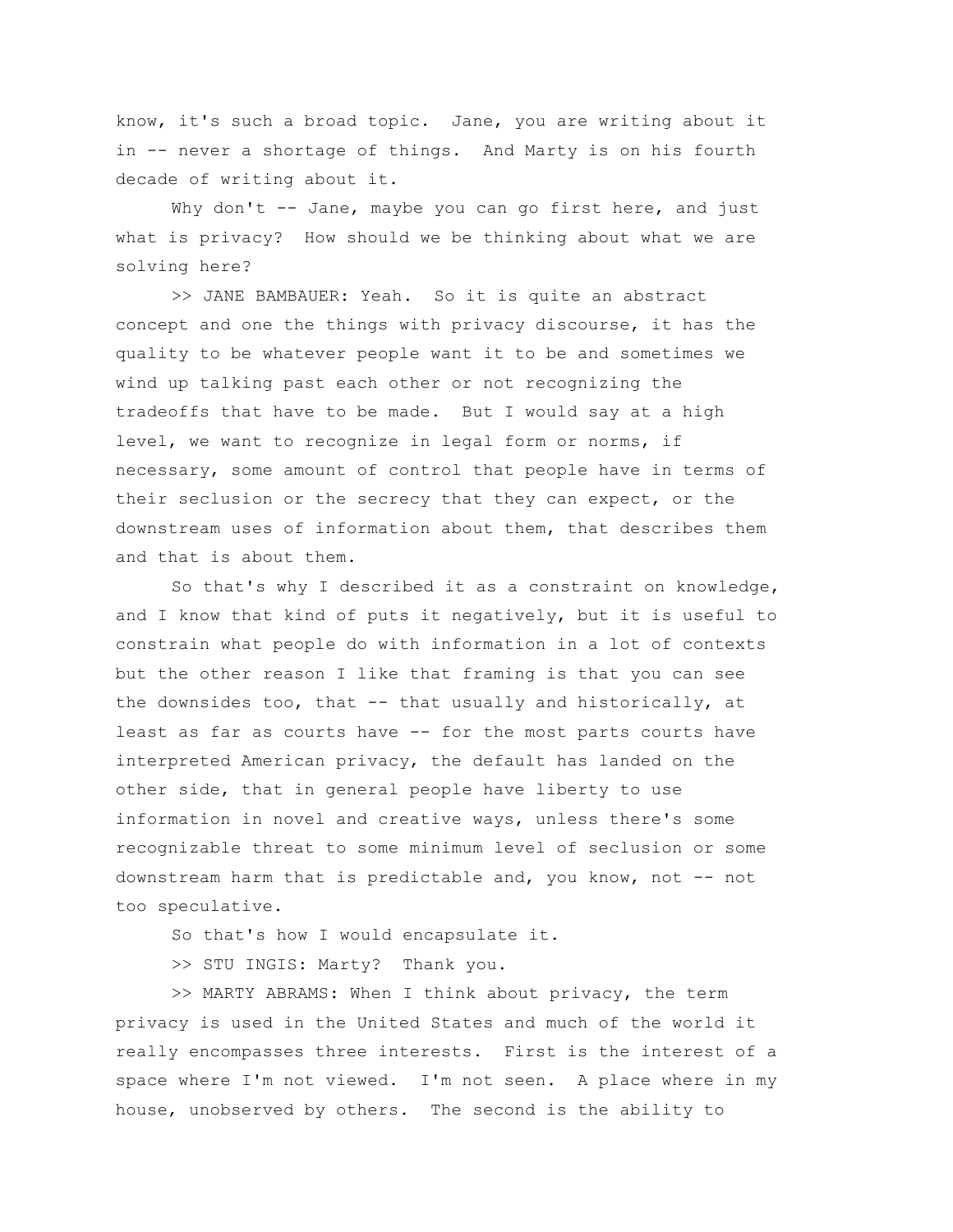control the knowledge about me, you know, be able to define myself and not be defined by the body of information that flows around me.

And the third and increasingly most important in an observational world is that the data is used in a fair fashion. That data is used in a fashion that is -- that if it's harmful, it's harmful in a lawful way and not in a capricious way. It's interesting in the United States that the first privacy law enacted was the Fair Credit Reporting Act which is a fair processing piece of legislation that begins to describe with the fairly abundant information collected for credit reporting that it be only used for permissible purpose and that's a fair processing piece of law.

In European law, as you know, Stu, we split the concept of privacy as a matter of seclusion and that's under a fundamental right to family life and the other is the fundamental right to data protection which encompasses all the areas that are impacted by the -- by personal data.

>> STU INGIS: Great. Thank you, Marty. Jennifer, let's bring you back into the discussion.

>> JENNIFER HUDDLESTON: Yes, I was going to jump in and kind of pick up on what Marty and Jane have already said. I think at least colloquially, it's incredibly important to talk about what we are not talking about when we talk about data privacy. Oftentimes in the policy framework we hear concerns about data breaches or data security issues which are very important issues in data protection but should be distinguished from the data privacy conversation, from things like what Jane and her colleagues are working on at the uniform law commission.

I also think it's important to distinguish between data privacy and consumer privacy context, issues where we are talking about the consumer relationship, to a company that may be collecting data or what sort of rights we perceive in those fashions, and kind of the privacy and the freedom from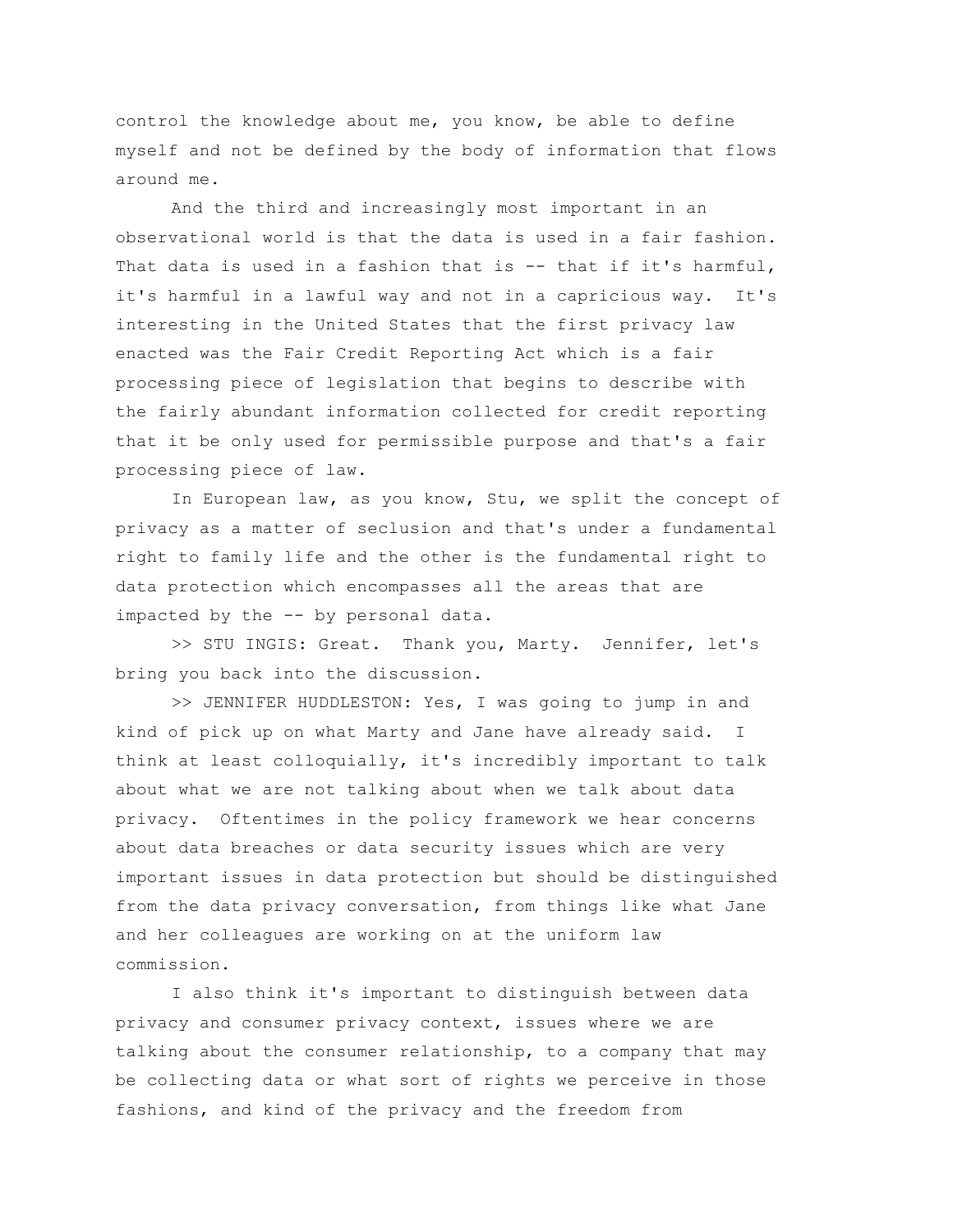government surveillance sense, the concerns about what the - what information the government may or may not have access to, questions of fourth amendment rights. Those are also privacy questions of a certain sort, but they are handled very differently and the way many of us would view them are very different than how we view this traditional consumer privacy question.

>> STU INGIS: Right. And thanks for distinguishing that. On the focus which is I think going to be our primary focus today on the consumer privacy angle, Peter, tell us anything else you want to aced to what you had said earlier about generally what privacy is, but then maybe you could start us off on how do we start thinking about taking these broad

concepts of rights and philosophy tied to them, and boiling it down into stuff that's meaningful and actionable, both to consumers as we just discussed and understandable by businesses.

>> PETER WINN: Thanks, Stu. I since I'm from the government, I wanted to highlight what Jennifer just said. In the United States we have strong privacy protections again the government, reflected both in constitution and in our statutes like the privacy act.

And you know, people are in control of their government. There has to be some limit to the government's ability to control them. And so that's why we think people ought to will have the right to be left alone. Freedom of thought requires privacy of thought and that's a precondition of civil society and democracy. You know, everybody knows authoritarian states don't respect privacy. We forget the crucial role privacy rights and keeping democratic governments from becoming authoritarian.

The difference, however, in the United States, privacy we think of as a fundamental right, but we believe it's about protecting mutual trust between government and the people in connection with the democratic society.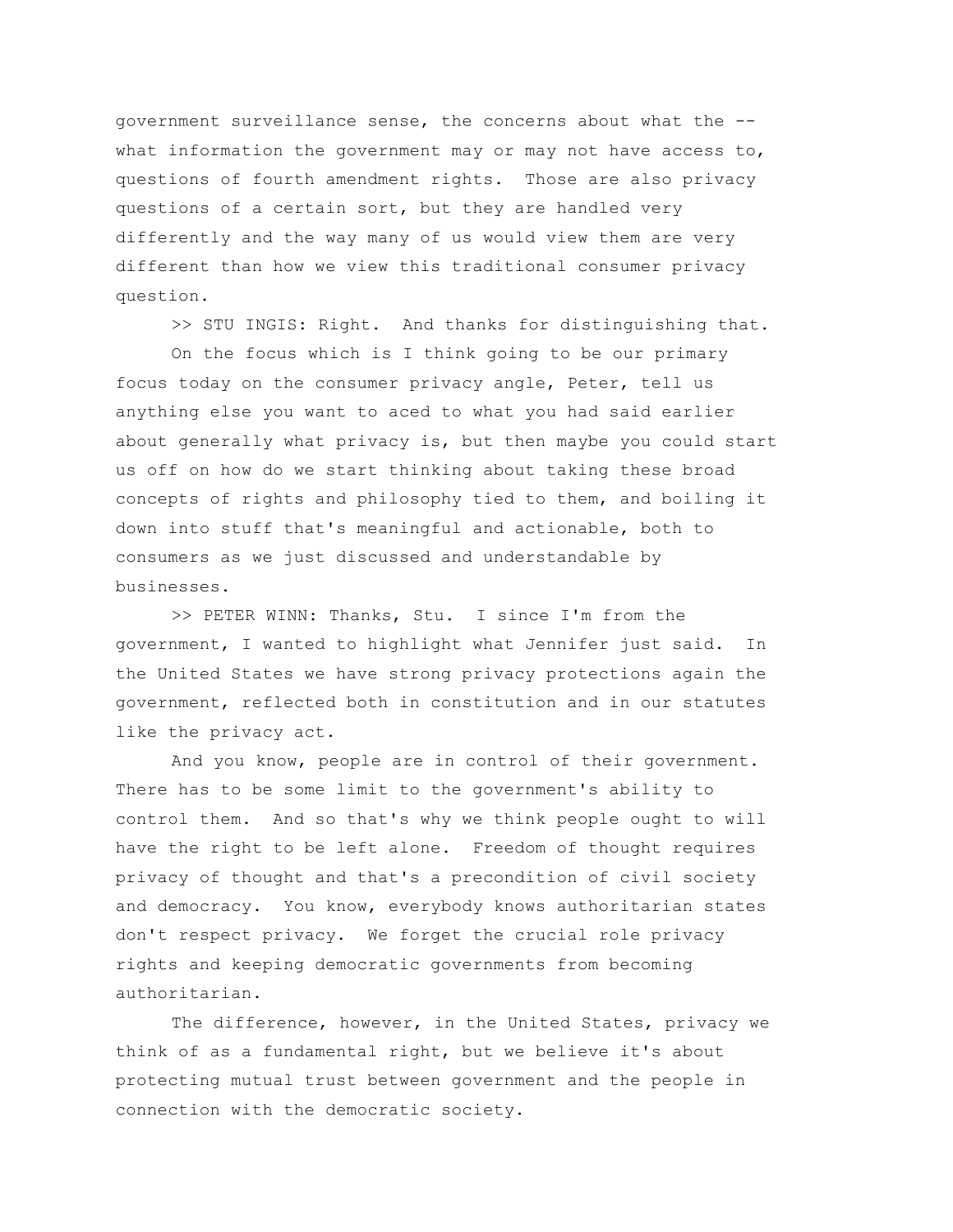You know, the commercial sector, Americans don't typically consider data protection to be a fundamental human right, but a means to promote mutual trust, between individuals and organizations, and so that's really as you said, Stu, what we need to be focused on. And here there's a tremendous amount of confusion and misunderstanding that -- that Jane and Marty and, you know, highlighted, and a part of that, I think, is that, you know when information was mostly on paper, individuals could physically control the paper on which the information was contained. And so the law recognizes right of control in the paper, as within individual's private property, privacy became associated with that idea of control or property. But in a world of computerized data, particularly when computers connected to one another in networks, unit I laterally individual control ceases to be possible.

And so when the information practices that were discussed a little earlier, and the principal two people who developed them were Willis Ware and David Martin, they rejected the idea of privacy as a function of individual control, but they said it had to be an attribute of the relationship of trust between the individual and the organization.

And that recognized that the organization and the individual both have a strong interest in the proper handling of the information about the data subjects, okay? So the FIP, the fair information practices, have a normative structure where both the individual and the organization have strong interests in doing what is required.

So it's about a mutual relationship, or a mutual trust structure.

I like to talk about the privacy act, that's implementing the real idea under -- and, of course before I do that, you know, the -- the European data protection context is at some level, may recognize -- it has been largely focused on this idea of privacy or data protection or control. But when they implemented the original ATW report which was where this idea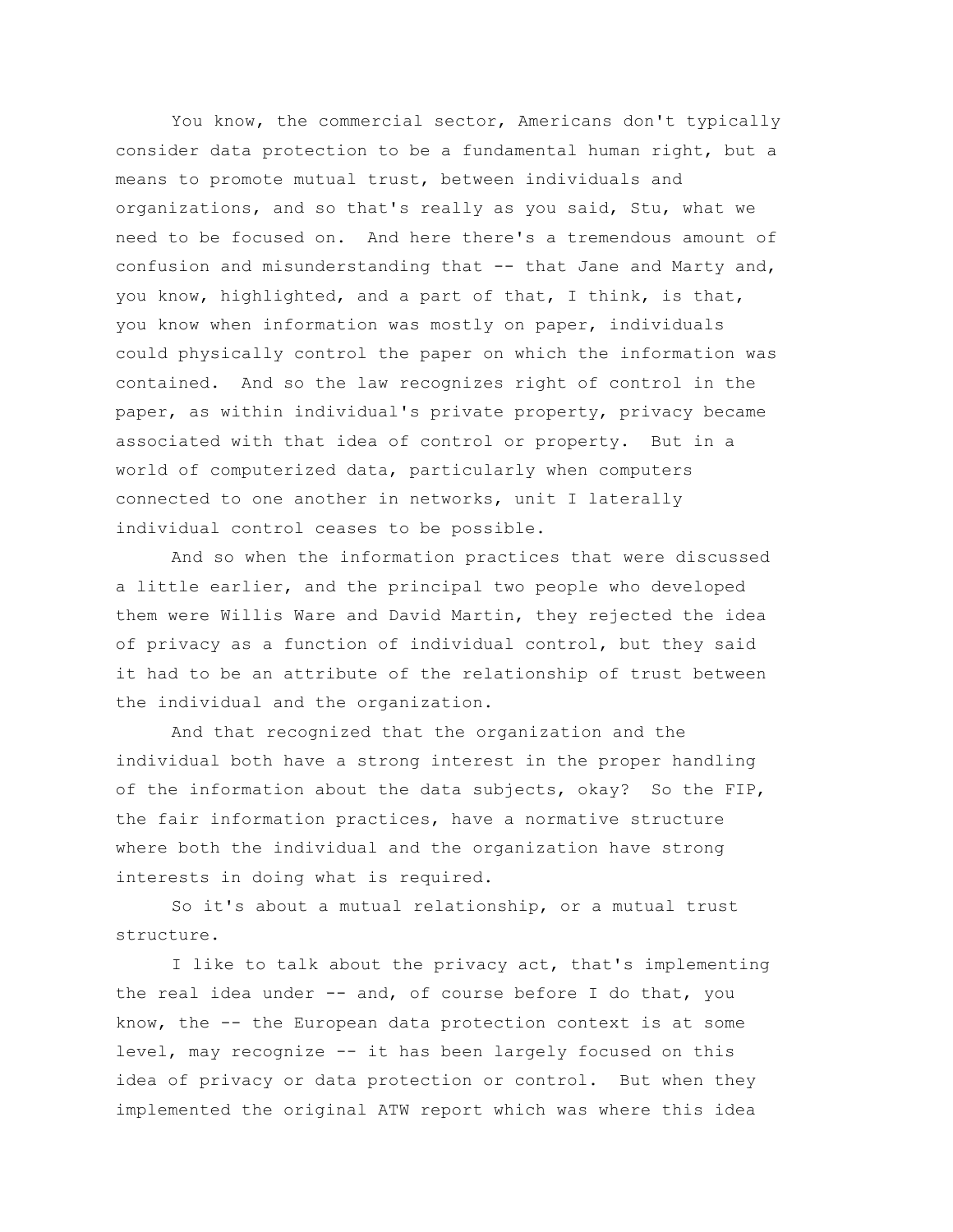of fair information practices came from, they -- the act did not use the concept of individual control. It used a very strong but flexible concept of compatible use, requiring information to be used only in ways compatible purposes for which it was originally collected. No surprises, right?

So for data that was not within a compatible use or otherwise specifically excluded by the actor, prior written consent was needed from the individual. So that gave a lot of flexibility to government agencies to use information as appropriate, consistent with compatible uses, but it also prevented the act from over relying on individual consent which if you require consent for everything, you turn the whole process into a meaningless check box process. So what you really there want to do with a statute is have a flexible process that can be complied with by organizations that are responsible for maintaining trust, and most organizations have an interest in using information appropriately, because it's just as much in their interest as it is in the individual's interest.

So, you know, the problem with the idea of ex-ante individual control or content is not just you end up with check box consent problems but you often end up in situations as we have seen in Europe, where the compliance rates become just abysmally low.

And small and medium sized businesses, the estimates is less than 10% of them are compliant, and really that's most business. So if less than 10% of those after three years are complying with the statute, that's one good way of losing trust, which is not doing what the law requires you to do.

On the other hand, if you can comply with the law and build trust, then -- then, you know, you are moving toward the goal, the ultimate goal of any privacy statute, which is to maintain trust between the organizations and the individuals, particularly in a consumer context.

>> STU INGIS: Great. Thank you for that. Go ahead,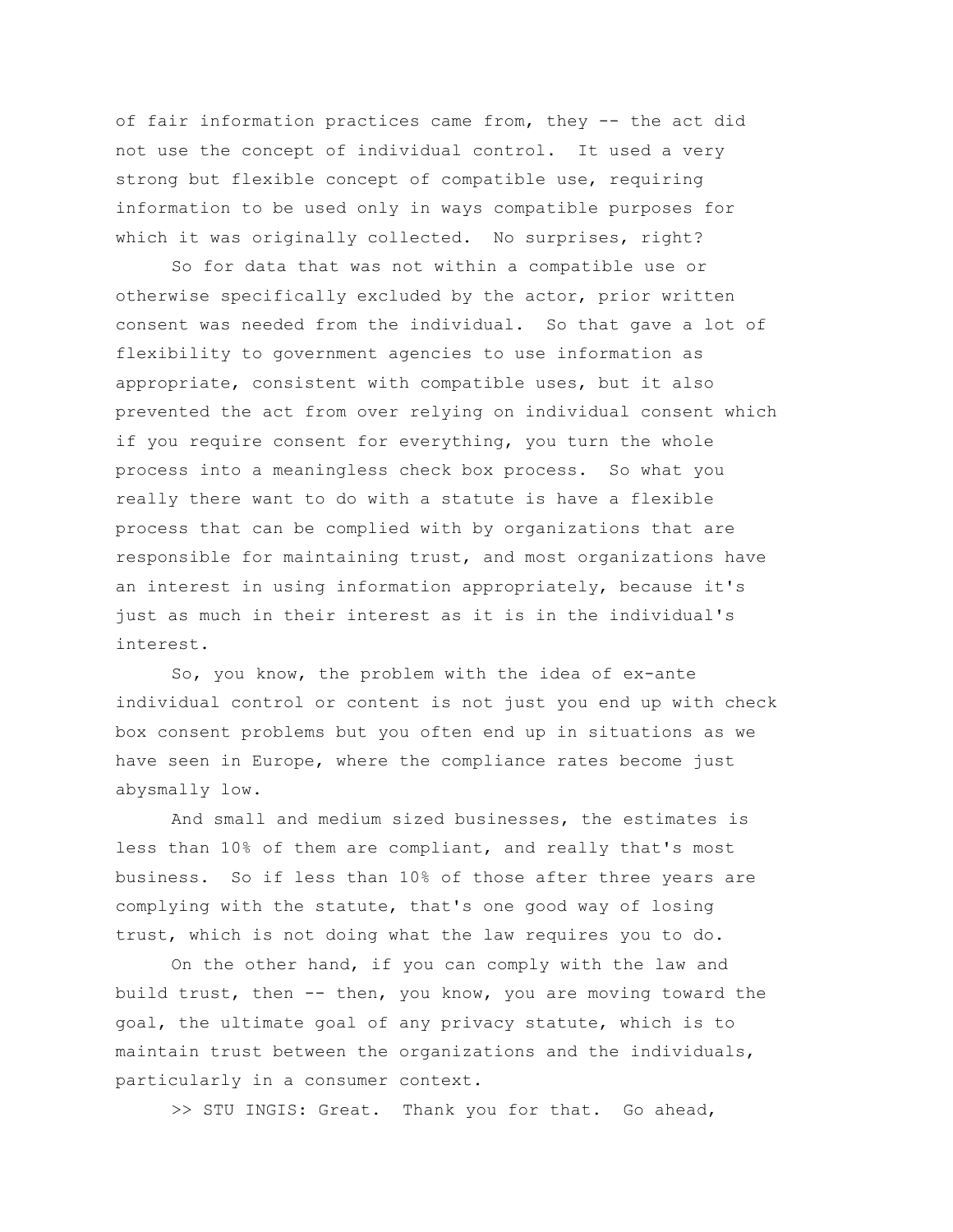Marty, you can go ahead and respond.

>> MARTY ABRAMS: So the concept of compatible use is a very broad concept. And who interprets what is a compatible use? And how do you interpret what is a compatible use? And how do you demonstrate that your process for defining what is a compatible use is part of -- of the conundrum that we face in terms of flexible privacy law? So Peter, I absolutely agree with you that flexibility is important, that trust is important, but there needs to be some mechanism for -- for organizations to -- to demonstrate that what they are doing with data is in the context of the relationship between the organization and the individual.

And that's where the concept of accountability comes into play because accountability is about the responsible and answerable use of data.

And responsible means using data within the context of the relationship in a manner that takes the other stakeholders' interest into play. Answerable is demonstrating to others that you have done that with competency, and integrity. So the question is: How do you build based on, you know, Peter saying that compatible uses is -- is a freeing mechanism? How do you build that in so that it's a trusting mechanism as well?

>> PETER WINN: Okay, I will quickly answer, but I think other people will want to respond. But Marty knows that the privacy act creates the flexibility through what are called routine uses, which are controlled or limited by compatible uses.

So if an agency gets a little greedy in how they frame out their -- their routine uses, courts can always determine that's not compatible. Okay?

So there's a court oversight structure and the privacy act but there's also an administrative procedure you have to go through in order to be able to develop a compatible use, or a routine use.

But I will defer to -- I think Jane may have some ideas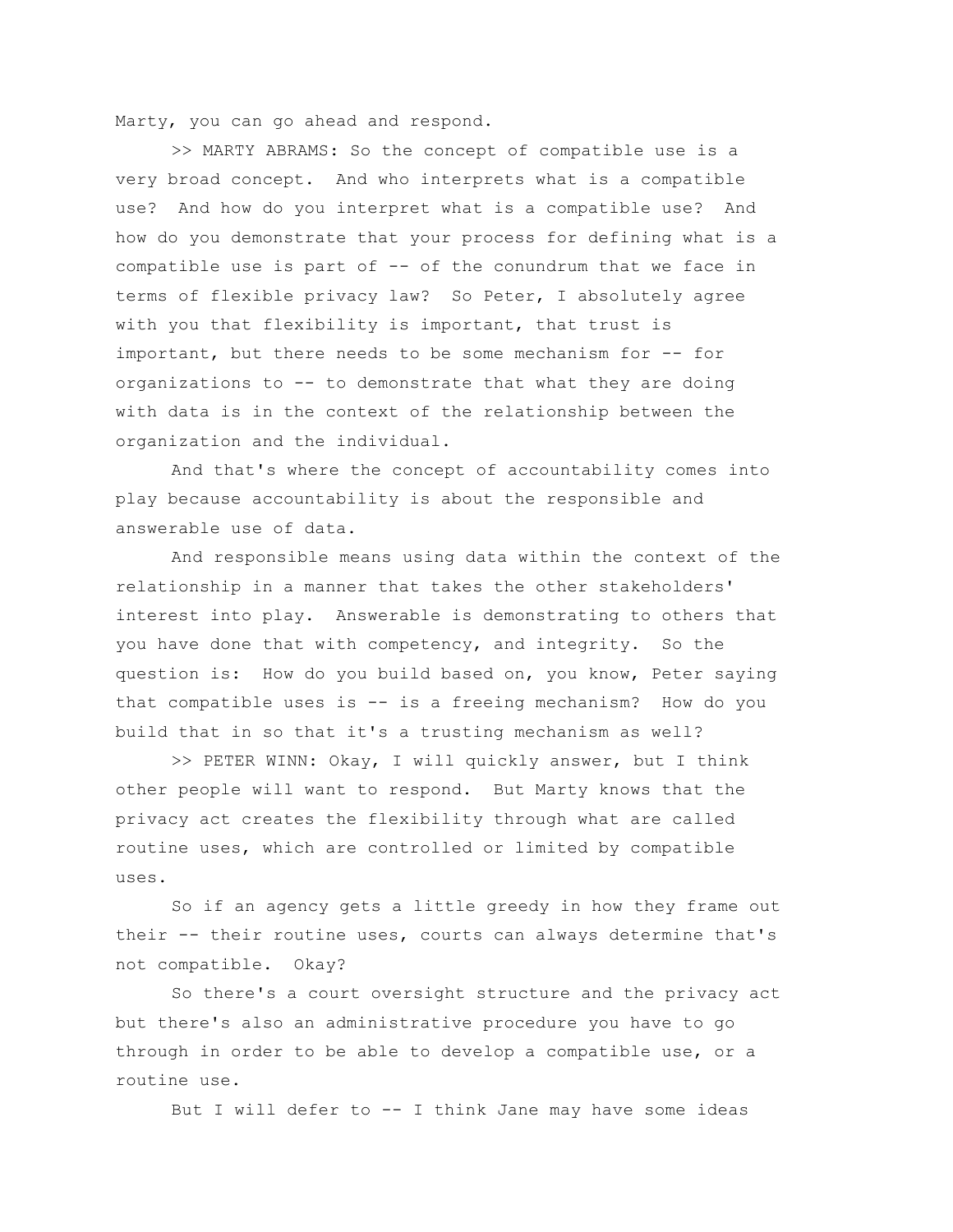because the statute she's worked on heavily relies on that same kind of structure but in the commercial context.

>> JANE BAMBAUER: Yes, I think the USC act takes up this idea of compatible use, but I would say it actually -- its definition of compatible use might sweep a little broader than the privacy act, in the following sense that it attempts -- so first of all, let me explain that. The benefit of recognizing a large swath of compatible uses is to minimize -- is to limit the context in which you need to get user consent because consent is where there is this notion of control, and it's expensive to comply with, but also it puts a lot of burdens on the end user themselves to figure out what the likely benefits and harms of any processing will be. So the goal was to have a fairly broad context where a firm can feel confident that what they are doing is going to be seen as a compatible use. And there are two routes to showing or to proving that you are - that what you are doing is compatible. One is the one that Peter mentioned is most familiar from the privacy act which is routine uses, something where a reasonable user who is interested and concerned about -- in this area would have an expectation that their data is going to be used in this way.

Which doesn't necessarily mean that it's -- it's exactly the one and only purpose for which the data was originally collected but it's become routine. But the other method that I think is quite important at least conceptually, and probably practically as well, is if a use is novel and unexpected, but it has clear benefits to the user, to the vast majority of users.

And I think -- I think that it's quite important because one of the downsides to a European-style or user-controlled method for protecting users -- personal data is not only that consent is expensive, but it is a true innovation killer, right? There are going to be beneficial but initially strange repurposes of data that our entire Internet economy has been built on to some extent.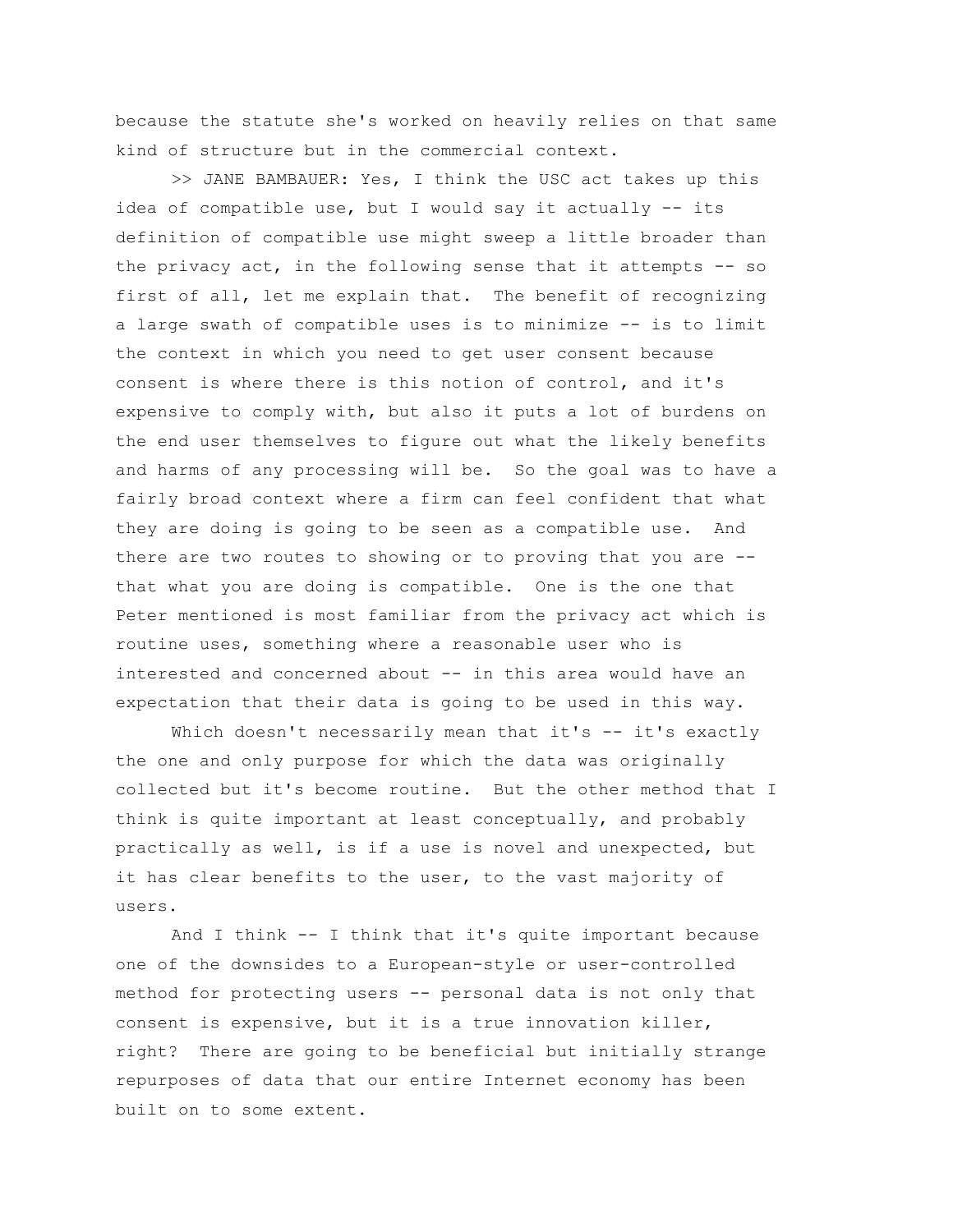And by the way, by these privacy laws that we're contemplating in the US, they are going to restrict, you know, American companies, but I'm still quite confident that China and other countries are going to be innovating big time, in NAI, and so the real question -- and once we see, you know, the utility of these applications, we will definitely adopt them, just as Europe adopted Facebook and other definitely privacy invasive technologies that American companies developed.

And so -- and so this -- the ULC bill tries to ensure that a large amount of innovating can go forward without user consent as long as there's a reasonable basis -- you know, reasonable basis to believe that the user will benefit from the new use.

>> STU INGIS: So --

>> JANE BAMBAUER: The accountable question is harder.

>> STU INGIS: One of the challenges and I will come to you, Jennifer, maybe on this one, but one of the challenges, of course, as you start thinking about what's a routine use, a compatible use, or a consumer expectation is not all consumers are created equally. They all have different views and different perspectives on the approach. And which I think has been in large part a challenge in enumerating, you know, some finite set of appropriate or inappropriate uses.

Jennifer, how do you think about that? How should -- who should be making those determinations? Should it be left to the business to figure it out and making the case? Should it be prescribed in some specific law or should it be, you know, subject to a consent or consumer choice?

>> JENNIFER HUDDLESTON: So I think there are a couple of things at play there. I think first as Jane mentioned in her comments, we can't ignore that there are beneficial uses to data. We can't just focus on the harms that are used. There's a lot of benefit to a data rich society that many of us enjoy whether we are putting it in those terms or not.

(Change of captioners)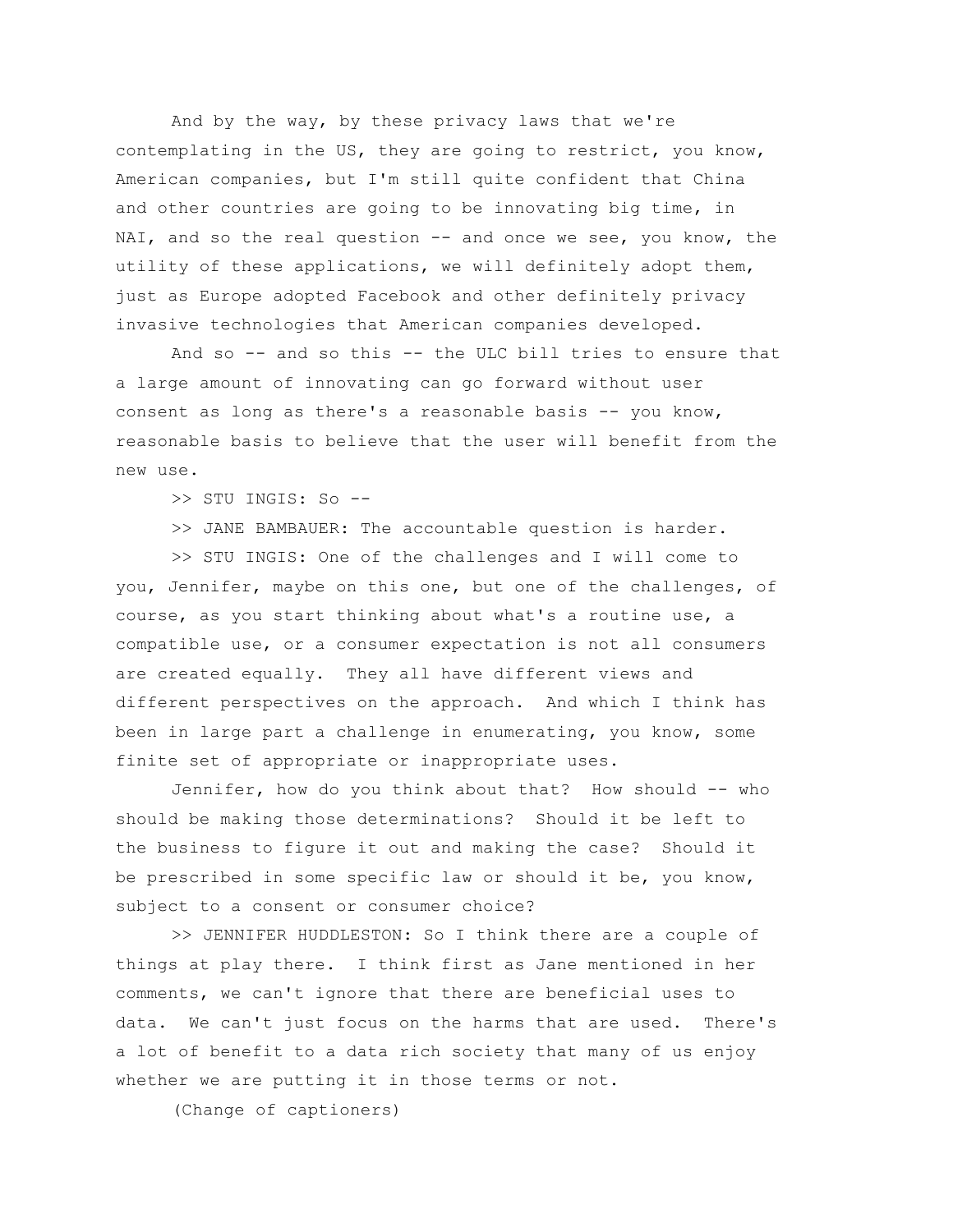-- how should or who should be making those determinations? Should it be left to the business to figure it out and make the case? Should it be prescribed in some specific law, or should it be subject to a consent or consumer choice?

>> JENNIFER HUDDLESTON: I think there are a couple of things at play there. I think at first as Jane mentioned in her comments, we can't ignore that there are beneficial uses to data. We can't just focus on the harms that may occur and we also have to recognize that there is a lot of benefits to a data-rich society that many of us enjoy, whether we're putting it in those terms or not.

So, when we're looking at when should privacy actually be regulated, often times what we want to look at is when is a harm actually occurring that we can all agree is a harm. So, to the example that was given earlier with the fair credit reporting act, there is fairly easy could go analyzable harms that people would say that's information that needs to be regulated. When we look at other history of privacy laws in the U.S., often times they're dealing with these subsets where there is at least general agreement that even if there is a tradeoff to innovation or to speech, that the potential for harm or the actual harm is so real and so irreversible that we're willing to make those tradeoffs.

The problem is that once you get passed a few very specific things, we have a very wide range of preferences when it comes to what information we do and do not consider particularly sensitive, so you see this in people's individual express preferences when it comes to what social media sites they may use or what information they may give out about themselves, but you also see this just in terms of how we define different types of data, what we, for example, might define as health data can vary from individual to individual.

So, when we're looking at policies that may regulate those transaction, we really want to look at those places where there is generally an agreed-upon harm and make sure that we aren't just going to the most privacy-sensitive option all the time without weighing those potential tradeoffs that may occur.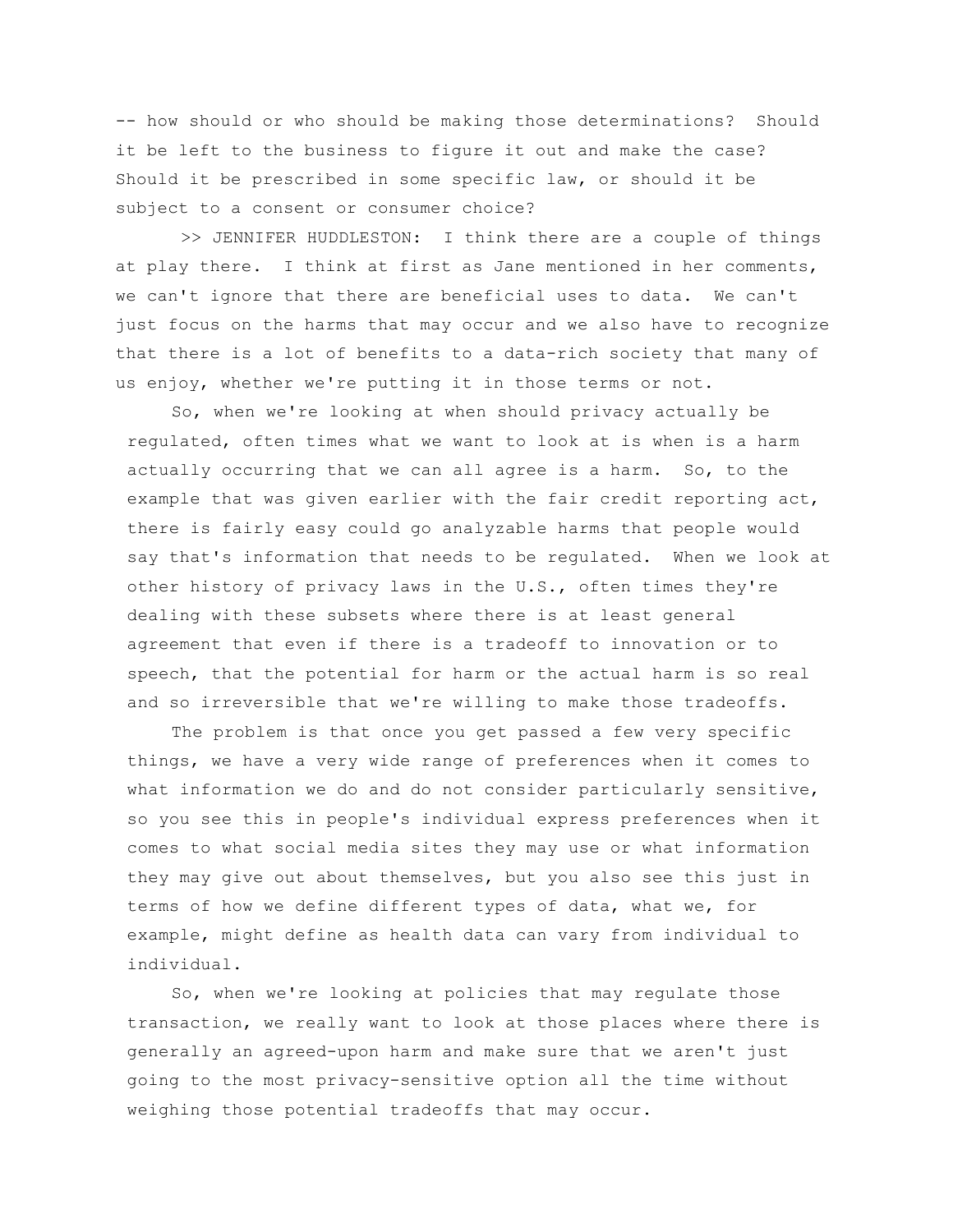There is an important role though for education, both for consumers to educate themselves to make sure that they are acting with those privacy preferences, as well as to look at where are places where we can help to improve digital literacy, where we can help people understand what the ranges of preferences are, and why they may or may not want to make certain choices.

>> STU INGIS: Thank you. Curious maybe for any of you, if a consumer decides not to have information collected or used, but it's been shown that the ability to collect or use that information does benefit the consumer, should that choice exist?

>> MARTY ABRAMS: So, the concept of knowledge creation is an incredibly important concept, and that is really what drives innovation. Increasingly as the nature of statistics has changed over the long period, Stu, when you and I have been doing privacy, the fact is that the correlations that come with data help give us new concepts, new insights, generate new types of data based on what happens in the analytics. And the creation of knowledge is an area where there should be great liberalism, and the fact is that when we think about things like disease abatement and better education and even congestion relief, the ability to do knowledge creation is incredibly important.

Part of what the GDPR got wrong is that it precludes knowledge creation. It has a fear of the term "profiling." It looks to the outcomes once you use that knowledge rather than looking at the creation of the knowledge itself. So, the fact is that you can structure privacy law so that it differentiates from the creation of the new knowledge and the application of the new knowledge. And part of what we need to do is to think about privacy legislation that links the risk to individuals with the use. So, the creation of new knowledge is one type of use and the application of that new knowledge to make decisions about people is another, and the types of risks associated with them are different. We need to have a way of differentiating that.

>> PETE WINN: If I could jump in, and this is a fabulous conversation. More generally, and I think the answer to the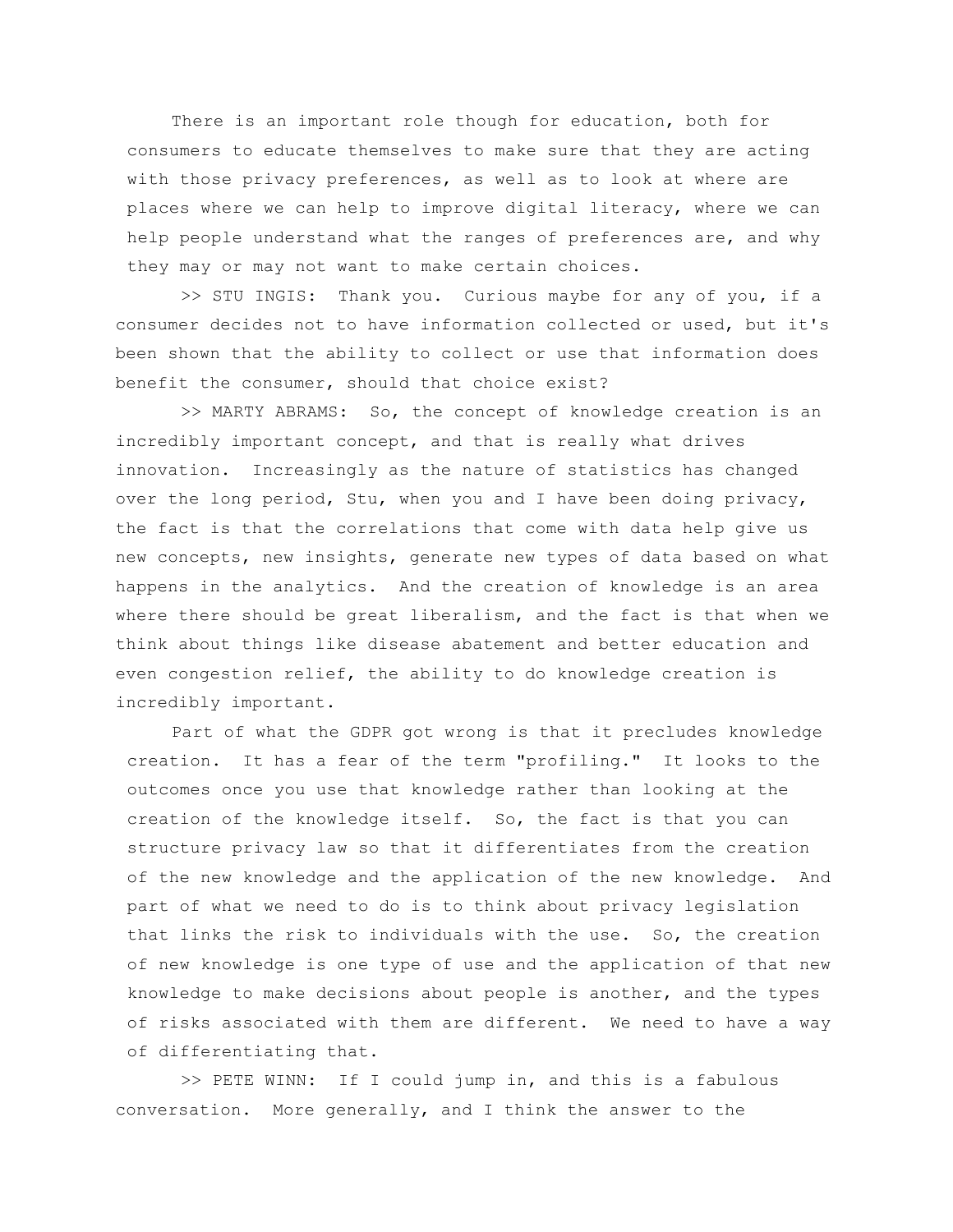question I think is not just that it's a good idea to use things that people might not have thought of or necessarily always agree with, but there is a difference between a subjective trust or subjective concept of what the individual prefers or cares about and the objective question of what's appropriate in terms of uses. Okay.

So, the individual control model that we've been talking about associated with the GDPR assumes and is tied up with the idea of a subjective -- you know, a subjective determination about what is and what isn't, you know, an appropriate use. But, in fact, we all know that an appropriate use is what we as a society, or at least all the stakeholders in that community determine is appropriate or not appropriate. The individual control model ends up assuming an adverse relationship between the organization and the individual, and that means that privacy governance, you run into this social trap, that apps in some form of intervention by the state, administrative agency or a court, the underlying resource, that is personal data, is going to get overused or misused or destroyed. But in connection with privacy governance, this narrative, this tragedy to the common narrative is misleading. You know, it's important that there are a lot of connections with the environmental world, and famously the economist Elinor Ostrum who won the Nobel Prize for confirming state intervention is needed to prevent what we call the tragedy of the commons, that what she recognized and won the Nobel Prize for is that common pool resources, and she focused primarily on environmental resources, but also public resources like law enforcement. And likewise, in the digital world these exist digital data in which two or more stakeholders have a common interest. And what she discovered is that you can actually have humans get together without state intervention to develop effective rules to manage these resources, and when these self-regulating structures are in place, the compliance rates are very high. They have high rates of buy in, the enforcement rates are low, and the guidance is generally clear. You get high levels of social trust. And then she also recognized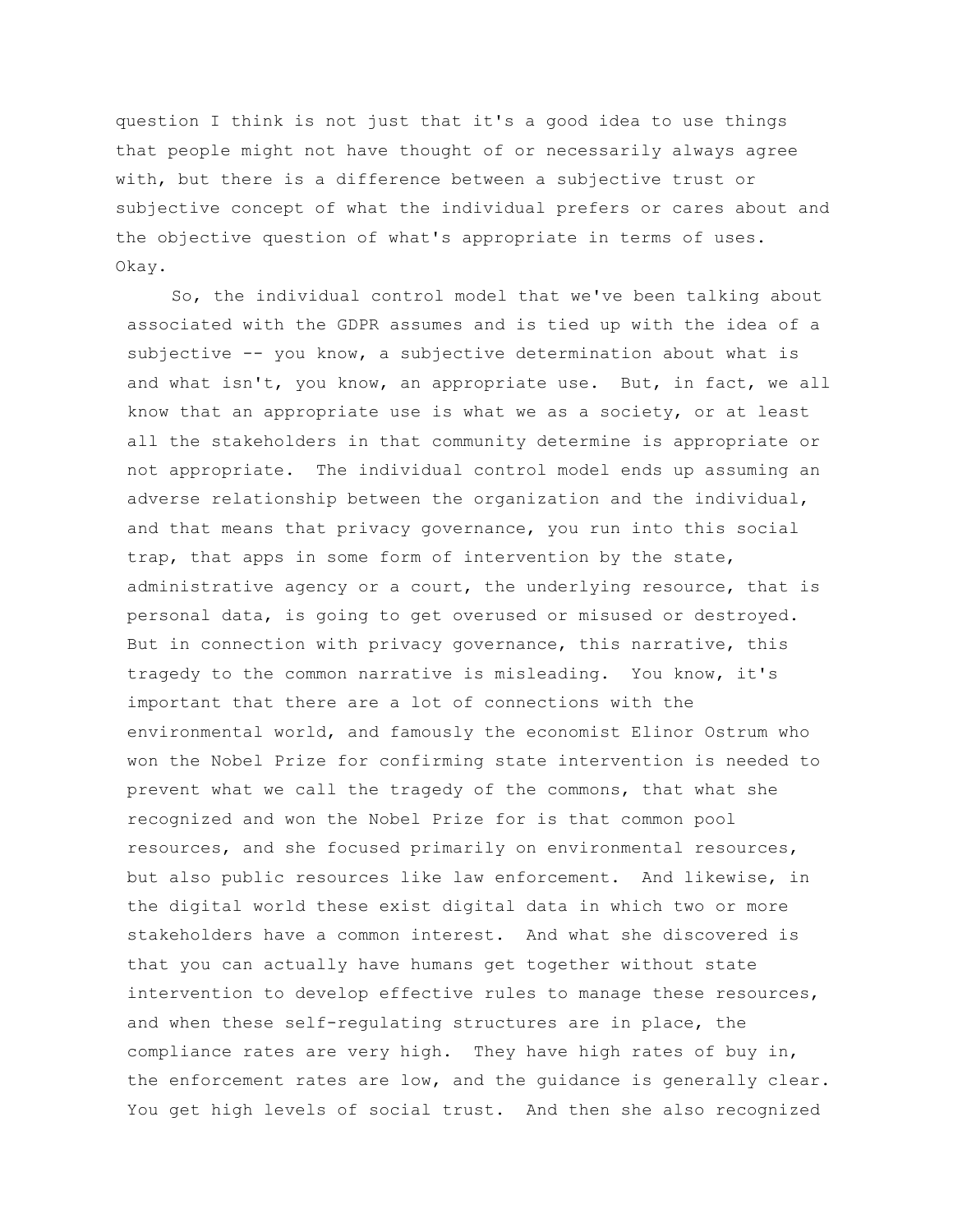that, you know, and of course the state needs to recognize these things, but if you try to control them by the state, you'll destroy them. When you see a lot of these kinds of structures reflected in effective governance structures, and interestingly David Martin, one of the authors of the FIPS was the actual designer of the Cape Cod National Seashore, which was a predecessor of a lot of these environmental laws, and so the multistakeholder organization structures are actually structures and vehicles that can actually provide high levels of flexibility, high levels of mutual control by the stakeholders, but no individualized control so that everyone gets what they need, but nobody necessarily gets everything that they want. So, in general, ideally, you want to have a privacy law that facilitates these types of structures that can be designed for particular contexts imply general principles that the statute would have, could be overseen by an agency or a court, but effectively allow flexibility, allow structures of trust building, but don't try to say that any individual gets to determine or have the final say over what can and can't be done with, quote, that individual's data.

>> STU INGIS: Thanks, Peter. A thoughtful historical context. Anyone want to respond to Peter before I move on to another question?

>> MARTY ABRAMS: Just one quick point. The General Data Protection Regulation actually talks about that the data must be processed lawfully, fairly, and in a transparent manner. It is the interpretation of the permissions that are in there that have become -- that have driven GDPR to be almost completely consent based. It wasn't -- it isn't the nature of the theory behind it. It was the actual application, and I think that's important. We tend to run to this concept of individual control when we think organizations are irresponsible in deciding what is lawful and fair, and I just wanted to add that to Peter's comments.

>> STU INGIS: Thanks, Marty. I'll maybe chime in with a comment even though I'm moderating specifically on this, but you know, I think both Peter's point and Marty's follow up, there is an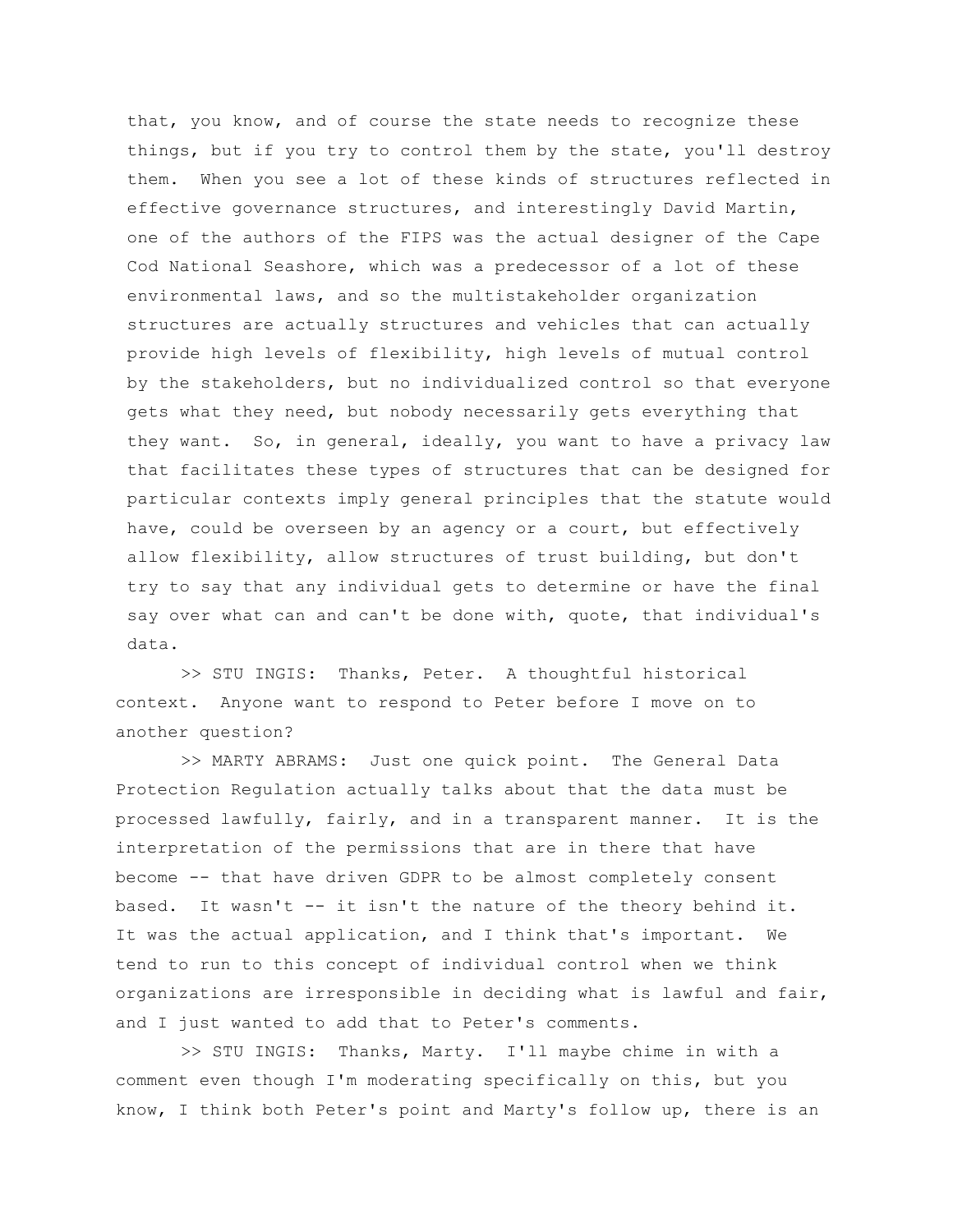effort I've been working on called Privacy for America and we've developed a model similar to -- in a model way that the others on this panel have done. But one of the things that we really were focusing on in there, and I think it goes to what Peter was describing is to try to get away from that interpretation found in the GDPR, which we kind of call the old paradigm which is just transparency and choice, and move it much more toward what Peter was describing as appropriate uses and kind of normative standards that are evaluating benefit to society.

And so, it's interesting because the two models seem to be, you know, if you bookend them, you know, there seems to be this back and forth about what should be the model and is there some way of doing both. You see them kind of almost -- like there is a tension that I see developing about around them, so it's interesting. So let me take that and turn around the question and get into how we have the state and federal models and we talked about the GDPR and some of the uniform commission and Marty you've got a framework and all of you have worked a lot on frameworks. What's working? You know, what model should be the model in the United States?

>> JANE BAMBAUER: Before we do that can I say a little something about the range of appropriate uses?

>> STU INGIS: Yeah, please.

>> JANE BAMBAUER: So, in principle I agree with the consensus that seems to be here that  $--$  that regulation should be trying to foster appropriate uses and try to disincentivize or reduce inappropriate uses and the ULC draft does that and carves out this zone where it's not clear that there are going to be benefits, so therefore that's the area where consent is relevant.

Now, I'm going to take off that hat though for a second to argue against going too far in that direction too quickly. Because that question still will tend to allow -- you know, tend to import general anxieties about new technology that appear generation after generation, and so if anything, there might need to be a thumb on the scale in terms of allowing even some of what temporarily looks like inappropriate use in order to see what actually happens. And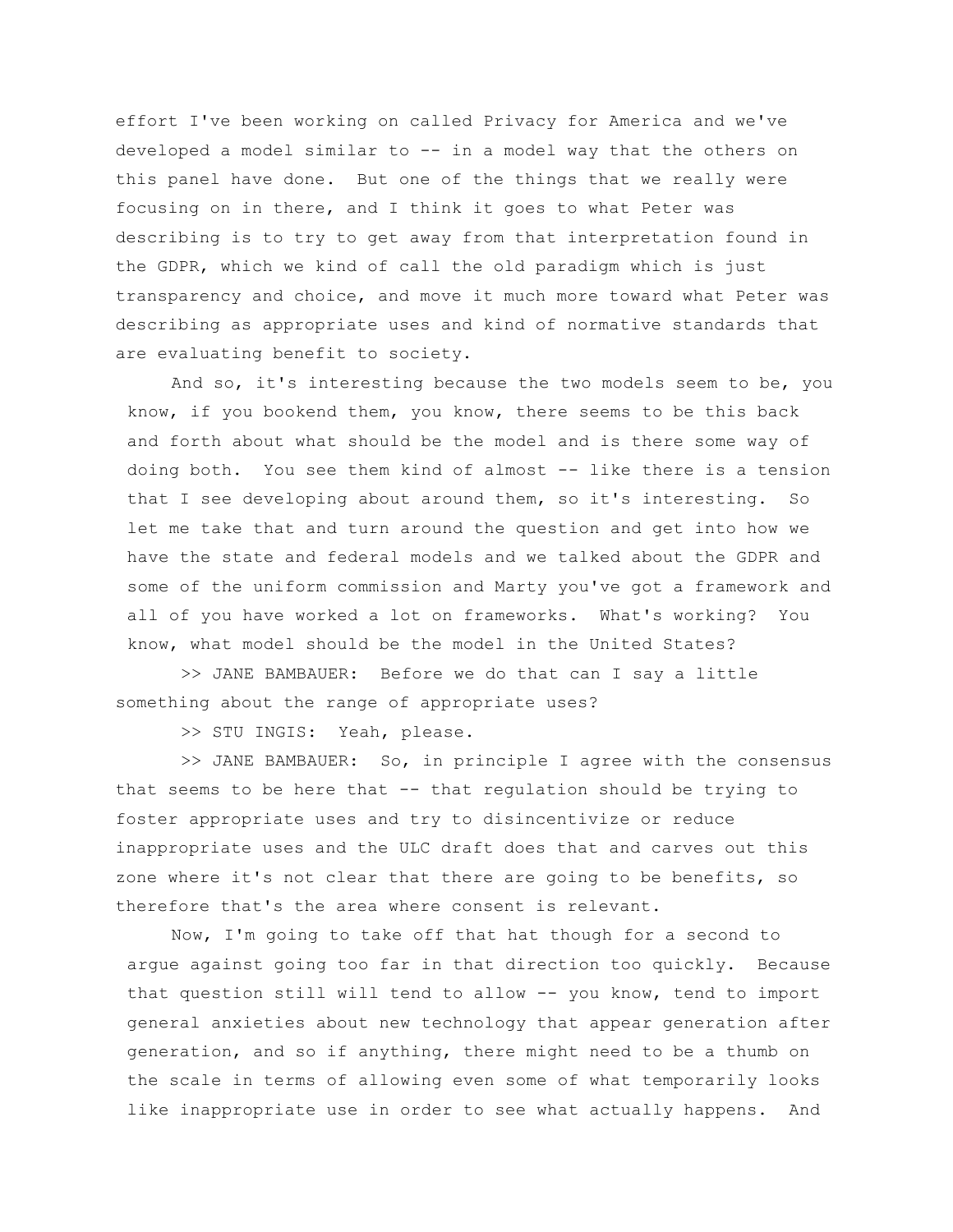to give a historical example -- well maybe both a modern and historical perspective, right now I think there is a consensus that facial recognition is a technology that should just be off the table and that's just inappropriate, or at least in many of the contexts in which it's used right now. But that, I worry about a consensus building around even that position as unpopular as my questioning it, the or the orthodoxy is going to be because a hundred years ago or more than that when they were writing about the right to privacy, the core technology that drove them to write that article was the hand-held camera and almost all of the arguments that you hear about why facial recognition is so inappropriate can be used just effectively with just changing out a few words to describe the innovation of the camera.

And so  $-$  and so I think that we are  $-$  I think that we need to start thinking about what fairness means in a data-rich environment, and I applaud Marty and everyone here for starting to think through that, but I'm not sure that it's entirely ripe.

>> STU INGIS: And I think that's a really astute point and I kind of jokingly call that, you know, I critically sometimes say we've got to appease them, and isn't the challenge where Peter started if you don't have the trust in the system where the standards are, then the standards don't carry any weight.

>> MARTY ABRAMS: There are international examples that are actually interesting. They might not be the ones that we look at though. Singapore recently revised their privacy law to really liberalize the ability to do knowledge creation and think about data, and that was an intentional development. But before they actually developed the exemptions from concept that are the basis for those changes in law, they actually pushed this concept of what it means to be a responsible organization, and then they  $-$  and they limited the use of this really flexible use of data for knowledge creation, not based on concept but based on an assessment of the benefits to individuals as well as the risks to individuals, and they base that on organizations having processes in place that could be overseen in an effective manner. So, you know, if you don't have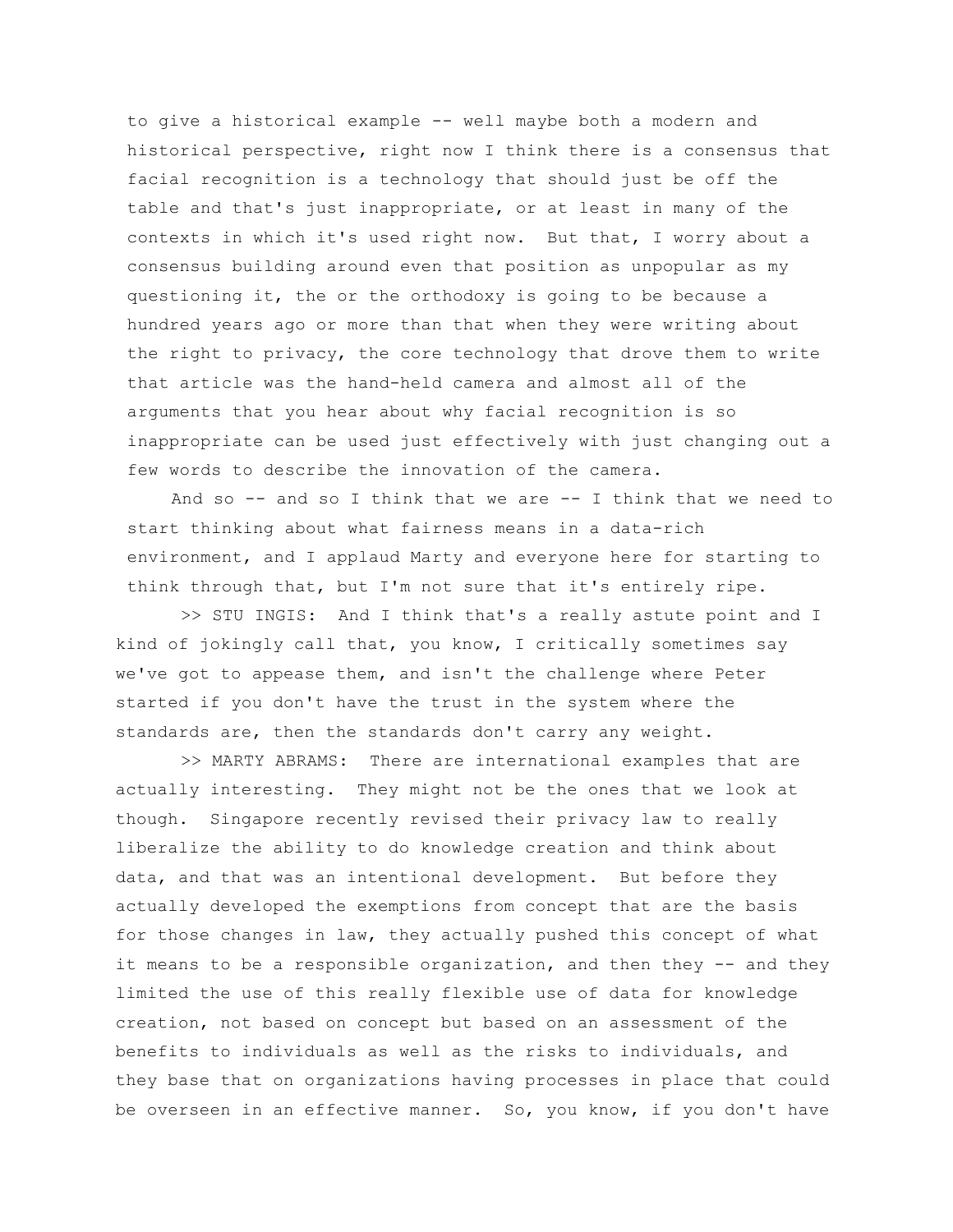something that gives some framework and substance and control, then you have this risk that crazy people will do crazy things with data, and not just the thinking of the new ideas but actually applying it, for example, facial recognition in an inappropriate way. Those of us that have gone on to an international flight and been validated by our face to get on to that international flight, and I know we haven't been doing the flights lately, but to get on the plane, understand that facial recognition in that application makes a great deal of sentence. You can't make these blanket things that technology is bad. You've got to have these means for -- for establishing where they're right and wrong, and you need a mechanism that does that in a trustful fashion.

>> JENNIFER HUDDLESTON: But I think to the point, we've seen these technology panics over time and it was caller ID privacy and so when does regulation -- when is it needed a as to when which can allow the norms in society and allow some that have panic to perhaps subside as we see the beneficial uses like being able to get on a plane without having to scan.

>> PETE WINN: Real quickly if you don't mind, obviously, the FBI developed some of the more, and this is public, more of the uses of facial recognition technology in connection with the old mug shots where they're using facial recognition when they have a suspect for kidnapping a kid or committing a murder, they don't know who the suspect is, they run it against the existing mug shot list and generally speaking we've got a whole lot of controls and protections to make sure that's not going to get misused, but those are not the typical examples that people are concerned about when they're talking about, you know, the risks of facial recognition technology.

So, obviously, I agree with everyone that we have to be careful before we ban a whole technology, and we've often argued for the appropriate use of facial recognition technology by governments, but at the same time we work -- I work in a country, in a government that's elected by the people and at some point the people get to decide these kinds of questions about how certain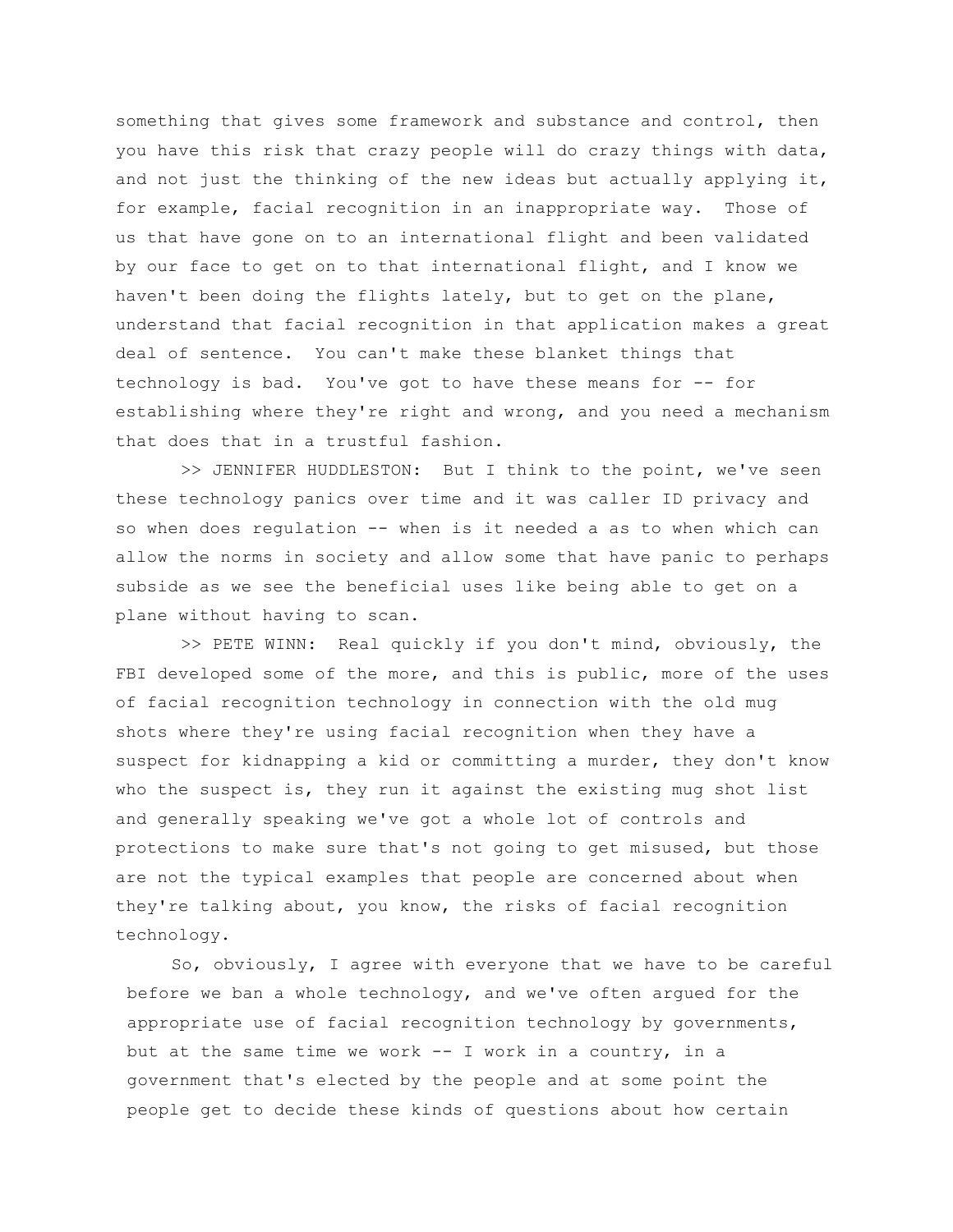types of technology can and can't be used, particularly by their governments, where we don't have first amendment rights that might limit what the law can do vis-a-vis what the private sector does.

So, it's always important to keep in mind that the solution is that we've got to educate people enough so that appropriate uses can be allowed both by the government and by the private sector, and at the same time recognize some deference to the fact that the legislatures can get it wrong sometimes because that's why they're democracies.

>> JANE BAMBAUER: Yeah, and maybe an example very quickly of a use of sort restriction that we're quite accustom to is anti-discrimination law, in which Title VII can be thought of as a data governance law and disallows certain uses of information that a company might have at their disposal, but cannot use to make certain determinations. But that's an example of something where a problem emerged and then a discrete solution was crafted, and so I guess an open question is whether it's better to let law lag and see where we go and then play wack a mole, or whether there are some principles that we feel so confident are going to apply long term that we can do the sort of division of good and bad uses in advance.

>> STU INGIS: Yeah. So that is the question from my perspective. You know, I think things were working pretty well. You had statutes that had been passed over many years where there had been real threats and harms and the Internet was booming, and we had good self-regulation along the lines of what Peter was describing built in, and now, you know, we're seeing in the U.S., you know, I think we have three or four state laws this year and another one a year or two ago, and so what's working? What should we do? We're now at a stage where we're starting to get some conflicting laws, we're not even clear what approach we have, we're not clear who gets to write the laws. Some real estate developers in California think it's them, and we each think it's us in our own way, and I say that jokingly, same about the real estate developer. But the Congress certainly, you know, is a channel, but so what do you all think? What should we be doing?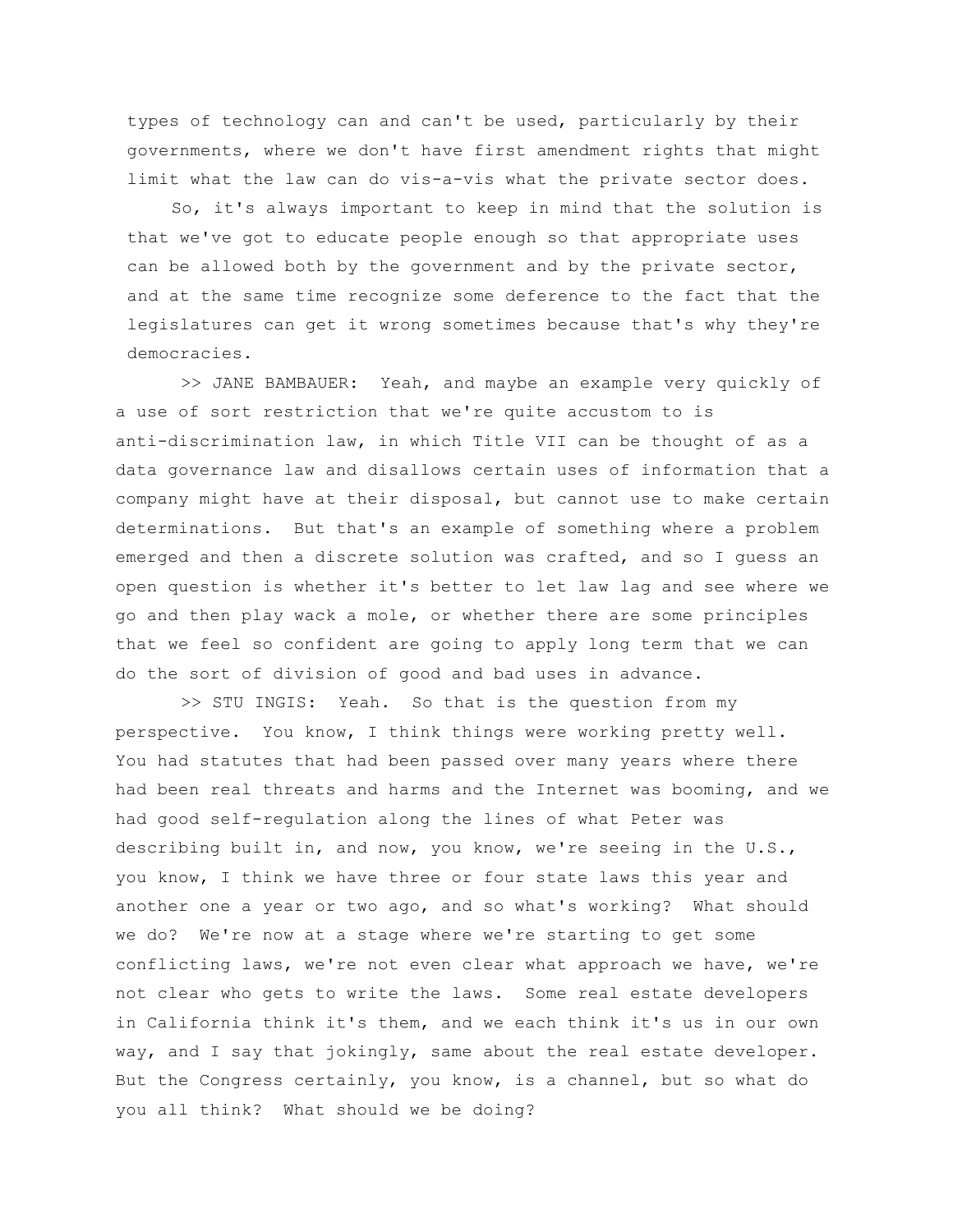>> PETE WINN: Can I jump in before everyone? I just want to highlight the difference between a general data protection or comprehensive data protection law and sectoral law and we have laws like HIPAA and others, and they're probably -- I mean they're probably just like over 200 or 300 state and federal privacy laws that govern particular sectors, and nobody is complaining very much about the protection that's taking place within those sectors. So, it's always helpful to keep in mind that are we asking about a law that's going to just take care of everything and replace the sectoral laws that nobody is complaining about, or are we talking about filling in the gaps where there has been a breakdown in trust, so that's sort of the question I would sort of frame up.

>> STU INGIS: Good. I like it. Marty and then Jennifer.

>> MARTY ABRAMS: So, I recently had a conversation with a senior European official in private, and I said one of the things that happened with the GDPR is that there was a decision that it would be risk-based legislation but nobody ever discussed risk of what. So, you've got legislation that on the part of European regulators is risk that individuals won't be able to exercise the rights to object, for example, for flexible uses of data. And while the business community thought it was risk of real tangible harm, and oops we got it wrong. We passed the legislation that's risk based and never asked the question of risk of what. At the IAF, the organization I run, this is one of the basic questions that we think has to be --

>> STU INGIS: Marty, just to be clear. It wasn't we who got it wrong but it was "they" who got it wrong.

>> MARTY ABRAMS: Put it this way. The collective community of mankind interested in European law, they got it wrong. So, the fact is that in California, I don't think there was this question of risk of what. I can tell you based on what I read in the Virginia law, there wasn't that question of risk of what. There was a requirement that you do risk assessments but never defines risk of what you're doing risk assessments for. So, you know, I think a really important exercise is defining risk of what, and I IAF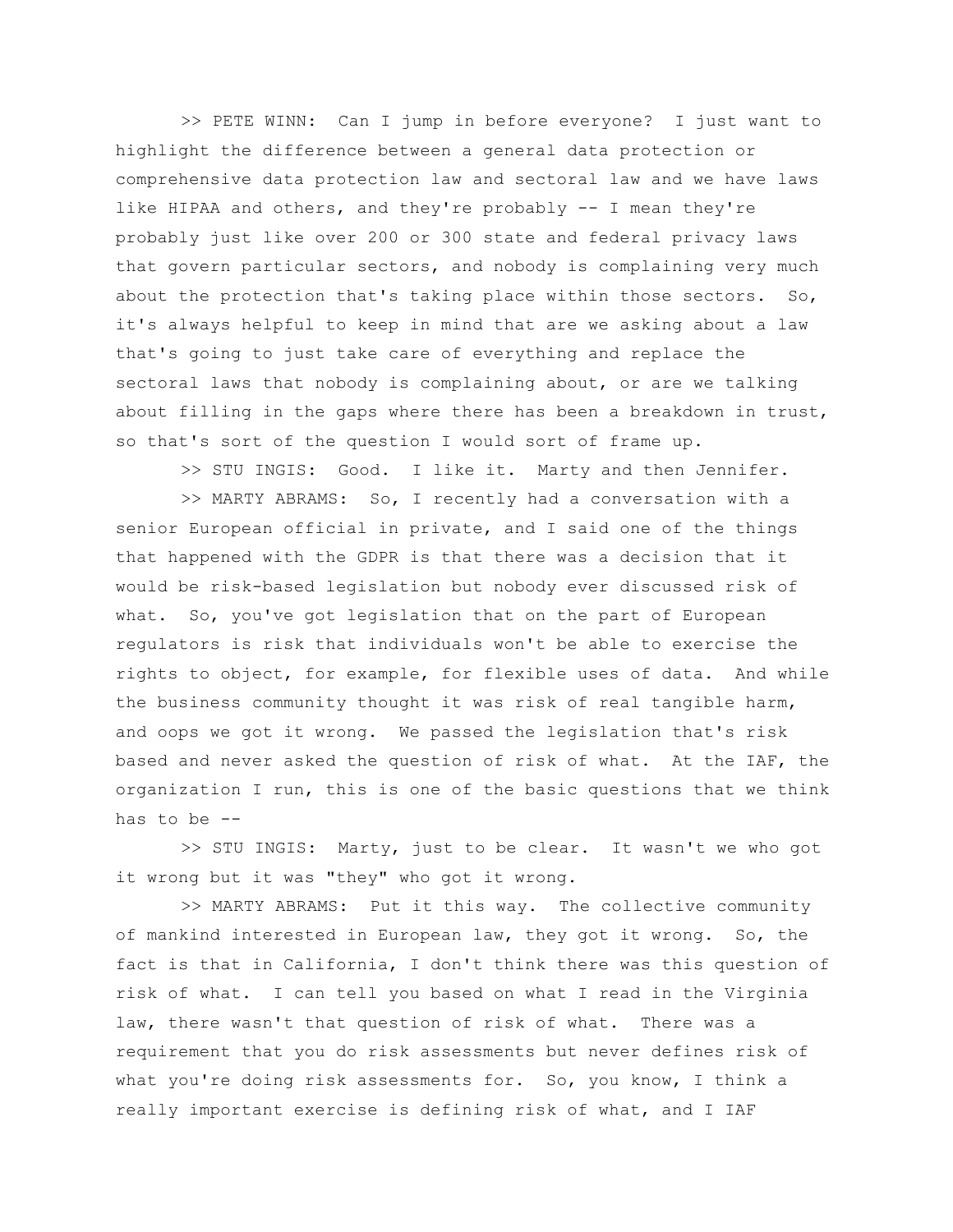legislation fair and open use act, we started with the question of what are the risks that we're trying to confront, and its negative outcomes of using and not using data. It's both ways. It's both the decision not to as well as the use-to-use data. And we begin to describe mechanisms for assessing the levels of risk, so -- so, you know, I will tell you we're going to do a program if Washington DC and have people begin to debate the concept of risk of what, because I think it's a basic piece to not making the mistake that was made in Europe where they created a law that is, quote, risk based, and there was no agreement on what risk based means. I'll be quiet.

>> JENNIFER HUDDLESTON: I want to jump in on the state-by-state approach and some of the risk associated with that kind of patchwork that is starting to emerge. So California, of course, kind of had the first move as a large state with many tech companies in it, and I think there was a sense that in some ways the CCPA and now CPRA has become de facto Federal law and the question is what does that mean for those of us who don't live in California who may have different privacy preferences, and what does that mean with several elements of this law that were not fully interpreted at the time that the law became effective, and now that you've had further dramatic changes of it. Then you start to have other states pass these laws, Virginia being the most notable one this term that has a different model than CCPA, but you've also seen states like Nevada pass one, Maine has a different one involving primarily ISP-related issues. But you start to have this patchwork emerge that can create confusion, not only for businesses that are trying to comply, but also for consumers about what their rights are and what risk -- or what's considered risk or what's considered improper use. I do think it's interesting when we consider, say, the uniform law commission approach or this kind of question of what if everyone just passed their own version of CCPA, would that be better to have 50 states with their own individual law that looks almost identical or a federal law? And if you have 50 states even with their own identical law, you're certainly going to get different interpretations by Attorney's General over some often very key terms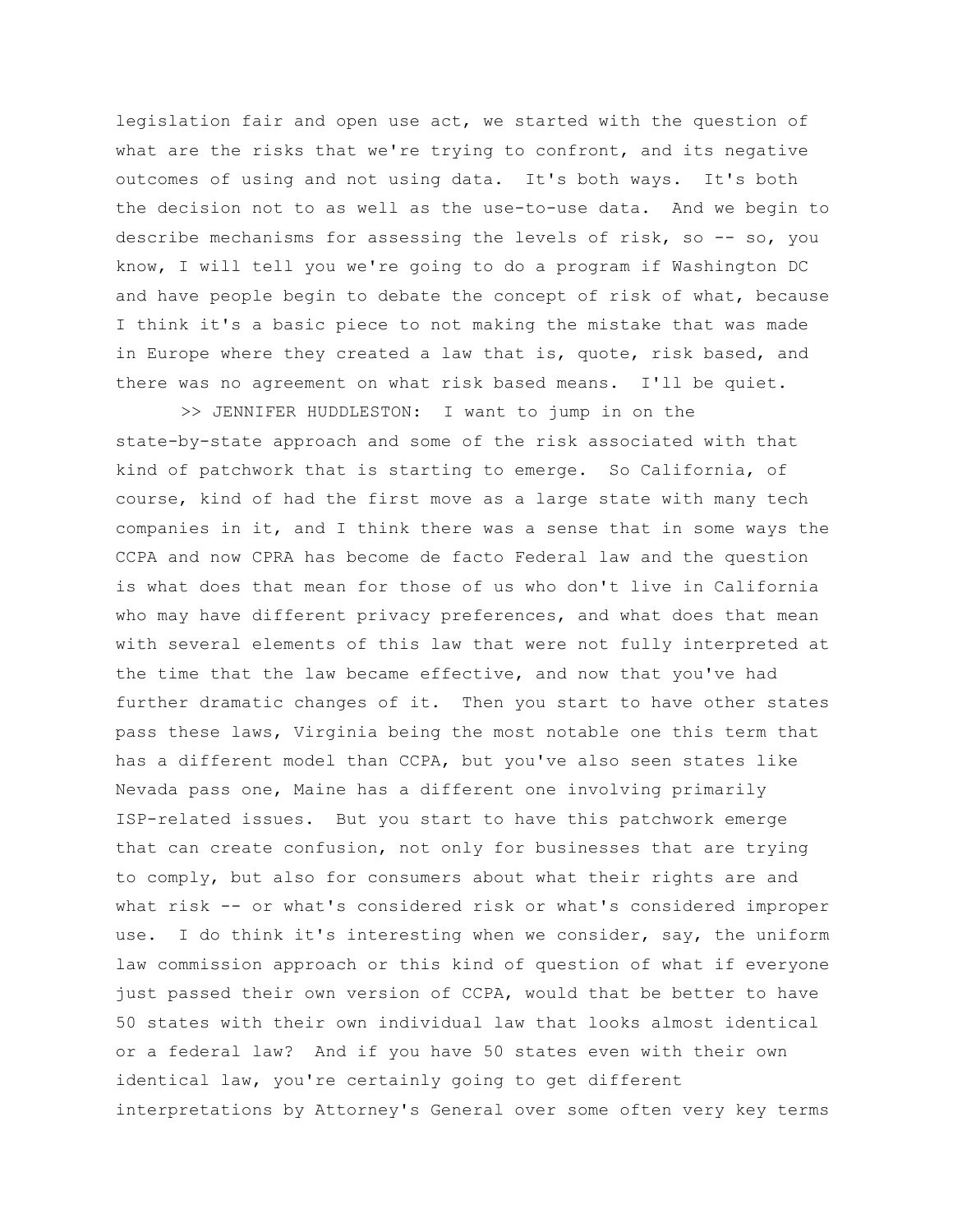to consumers and to companies trying to comply, and what does that mean as opposed to a Federal Law, let alone if you have 50 states with 50 different laws and some of which are inevitably going to conflict with each other.

>> STU INGIS: It's interesting that the collection of online data in particular, you've got two laws in Europe, the GDPR and the Privacy Directive. You've got the various laws, including this new privacy control that was self-created outside of the statute and the CCPA which will be taken away by the CPRA. You also have the Apple law, their standards. You've got the Google standards. So, how is a company to comply, and what's a consumer -- you know, what's happening here?

>> JANE BAMBAUER: Well, so in terms of how the company must comply, I mean, companies are going to have to comply with the intersection of all the strongest laws in which they operate, and the Uniform Law Commission, by the way, we did not take it on ourselves to have uniformity across the state as our main goal, and instead we favored interoperability so that if you're already complying with California, you will automatically be found compliant with this law that we put forward. I agree with you, Jennifer, that ideally, we would have a federal law that is a gap-filling law between the -- for the sectors that are not already -- that don't already have their own federal law, like HIPAA, and it would be different from GDPR. It would, being the global model that is workable and that reduces risks of harm, you know, concrete harm as Marty referred to, and it winds up not looking very much like California's law, which I -- you know, at least I think could not possibly survive a first amendment challenge when they inevitably come --

>> STU INGIS: Totally agree. You know, it's interesting that you're also about to see -- you know, as clients ask me how do we comply and what should we follow and what's going to happen, my kind of constant refrain is that it's going to get a lot murkier before it gets cleaner. Because you're going to see even more and more of these different state different approaches. I thought I would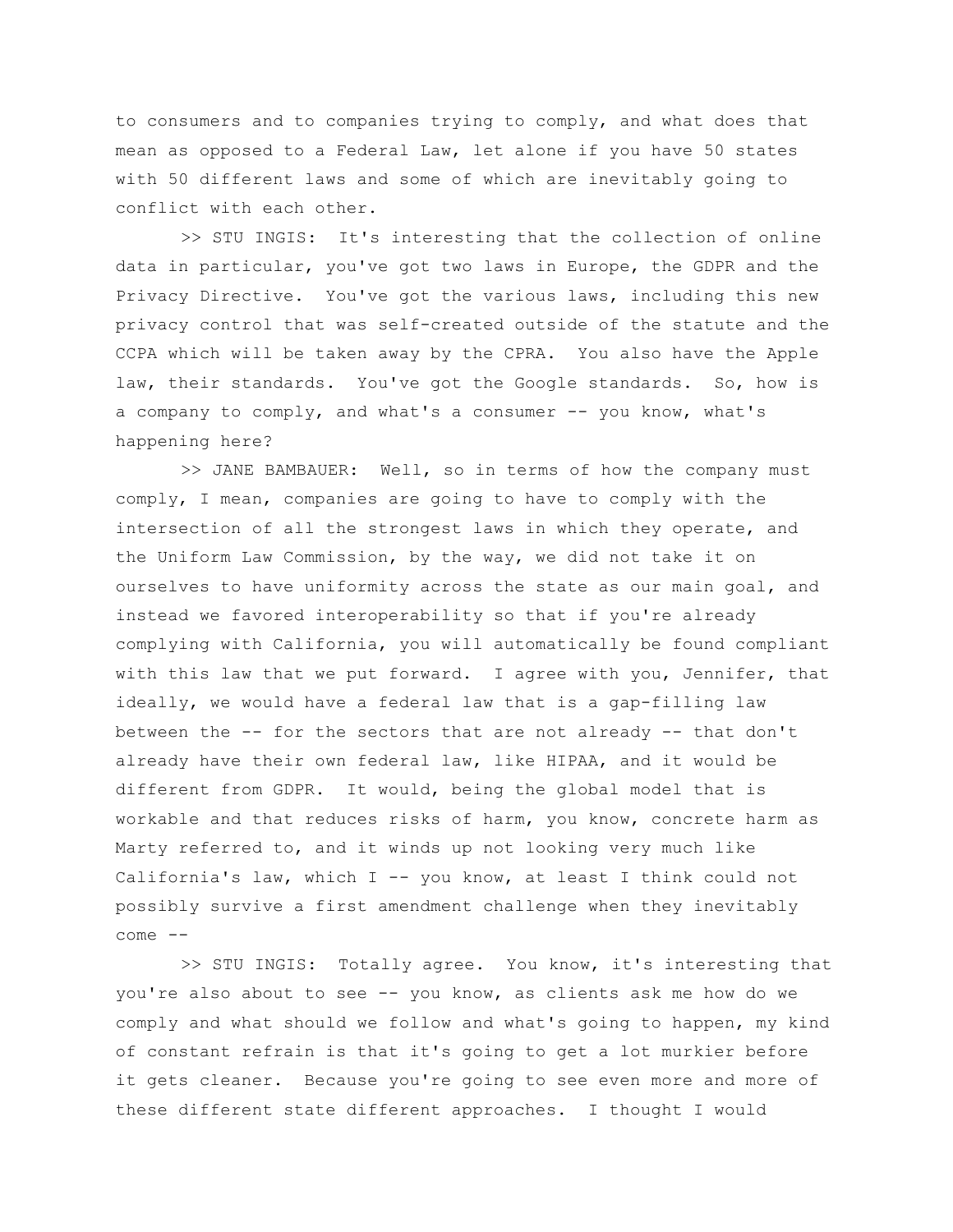mention and see if anyone has any thoughts on this, but it appears that the FTC is also picking up its pen now or picking up a pen that probably they don't even have authority of, but to dive in, you know, you read the tea leaves through the Executive Order and some of the new changes of the chairwoman there but as I read it they're about to write a privacy regulation which wouldn't be preemptive because the statute is not preemptive in which they tied into, so I'm curious how is that going to play? Any thoughts?

>> MARTY ABRAMS: So, we've had an unfairness -- first of all I'm not a lawyer, Stu, as you know. So opining.

>> STU INGIS: You know more than lawyers I know.

>> MARTY ABRAMS: We've had a lot of unfairness in the United States and there is a concept of fairness that exists in other jurisdictions and I'm not quite sure how the Federal Trade Commission moves from what is an established unfairness concept under Section 5 for a general concept of fairness that you have to provide fairness and describing what that would be. So as a nonlawyer, I just don't see how you make that jump. And we've had this discussion about going from an unfairness standard to a fairness start for 25 years, Stu. And there are reasons we haven't made it. So maybe I'm a little bit of a --

>> STU INGIS: So as a legal matter I totally agree with you. I'm just reading the tea leaves and telling you I think you're going to see a proposal that's deeper than all the ones we've written combined. That's my prediction. You heard it here first.

>> JANE BAMBAUER: Well, and it will be really interesting, if that happens though, it's going to be interesting because another - you know, another goal of the FTC is to promote competition and the more complex the concept of fairness is the less competition we're going to get when only Google and Apple can comply, and Amazon I suppose, and so I don't know how they're going to responsibly manage those two goals that can be an intention.

>> JENNIFER HUDDLESTON: If I can jump in here. You know, similar to what Jane was saying, I think we also have to discuss this intersection that often occurs of when you have very complex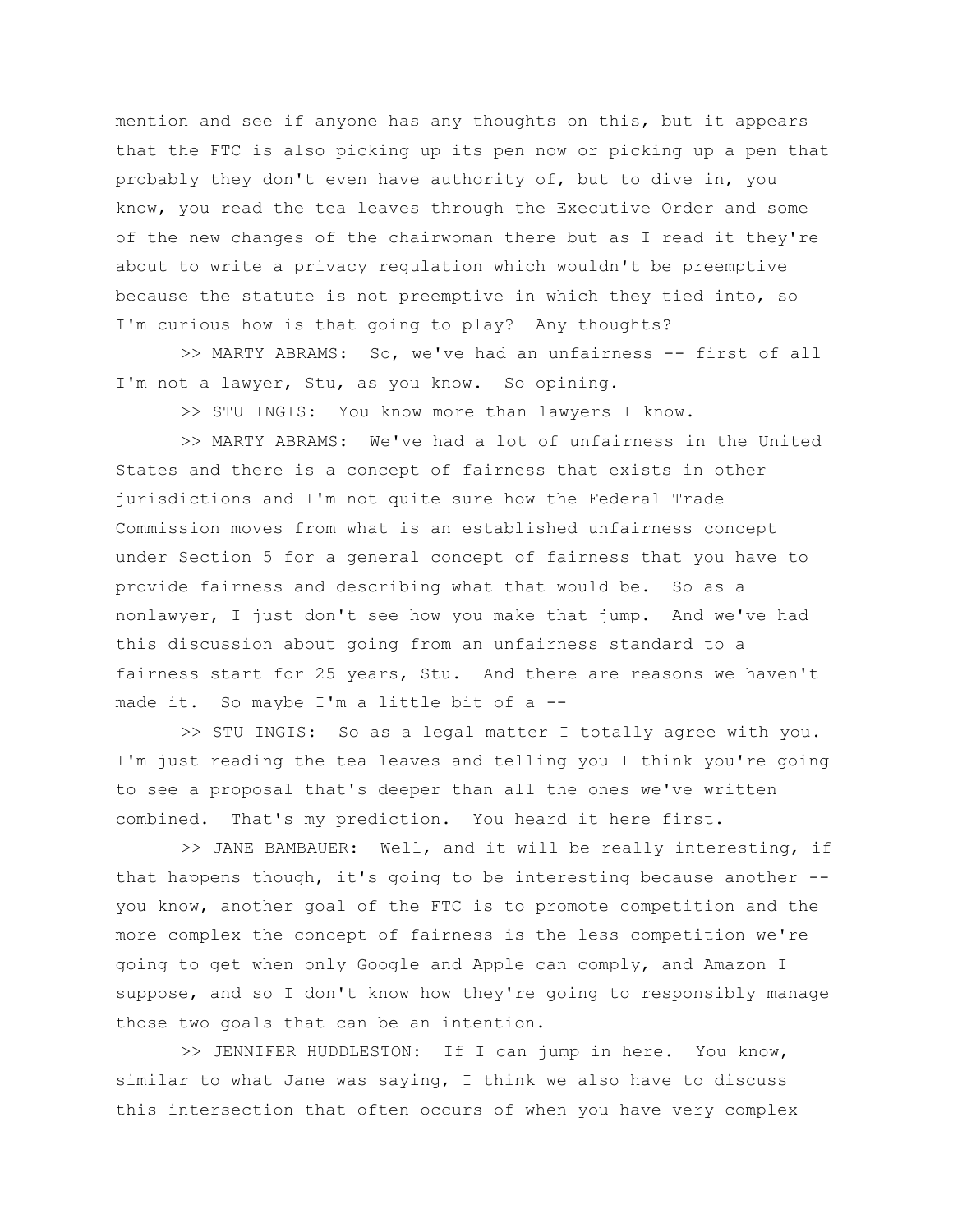data protection and privacy roles, it is the largest players who are often able to comply with them, and the cost of compliance, the burdens of compliance on smaller players, on innovative startups is and can be incredible, particularly when you look at something like California's law or like GDPR, not to mention non-tech companies often subject to these requirements.

I also think when we're talking about the FTC's role in this, it's important to look at the ways the current system has worked. The FTC has been an enforcer on data privacy issues when there has been consumer harm involved, and so we need to look at that question of, you know, if we continue to focus on what consumers experience, and on those cases when there is actual consumer harm, there has been advantages to this permissionless approach that allows these new innovative companies to get started without a lot of regulatory red tape and potentially challenge existing giants.

>> PETE WINN: If I could jump in real quickly. I want to say two points. I agree with everything that everyone has said, and I want to focus on just this sort of experience in Europe for a second. One of the things I've observed is that when you actually look at the difference between law on the books, at least the books in breakthroughs and law on the ground enforced in member states, you end up seeing what is effective sectoral system as well, because it's ultimately going to be -- the law is going to be complied with and where there is any reasonable chance that it's going to get enforced, and for small and medium-sized businesses in Europe, it's not going to be enforced.

Now, and you can see that some of the data protection authorities, the McNeil in France, Helen Dickson in Ireland and Liz in England and will list what they're going to list as priorities. They say health care, finance, and employment, and they're all going do cookies. There you are. And the danger with the approach -- the reason they do this is they go to the legislature the parliaments and have a conversation about what it's going to be and how much money they're going to get and the parliaments appropriate what they want them to enforce. Okay. In some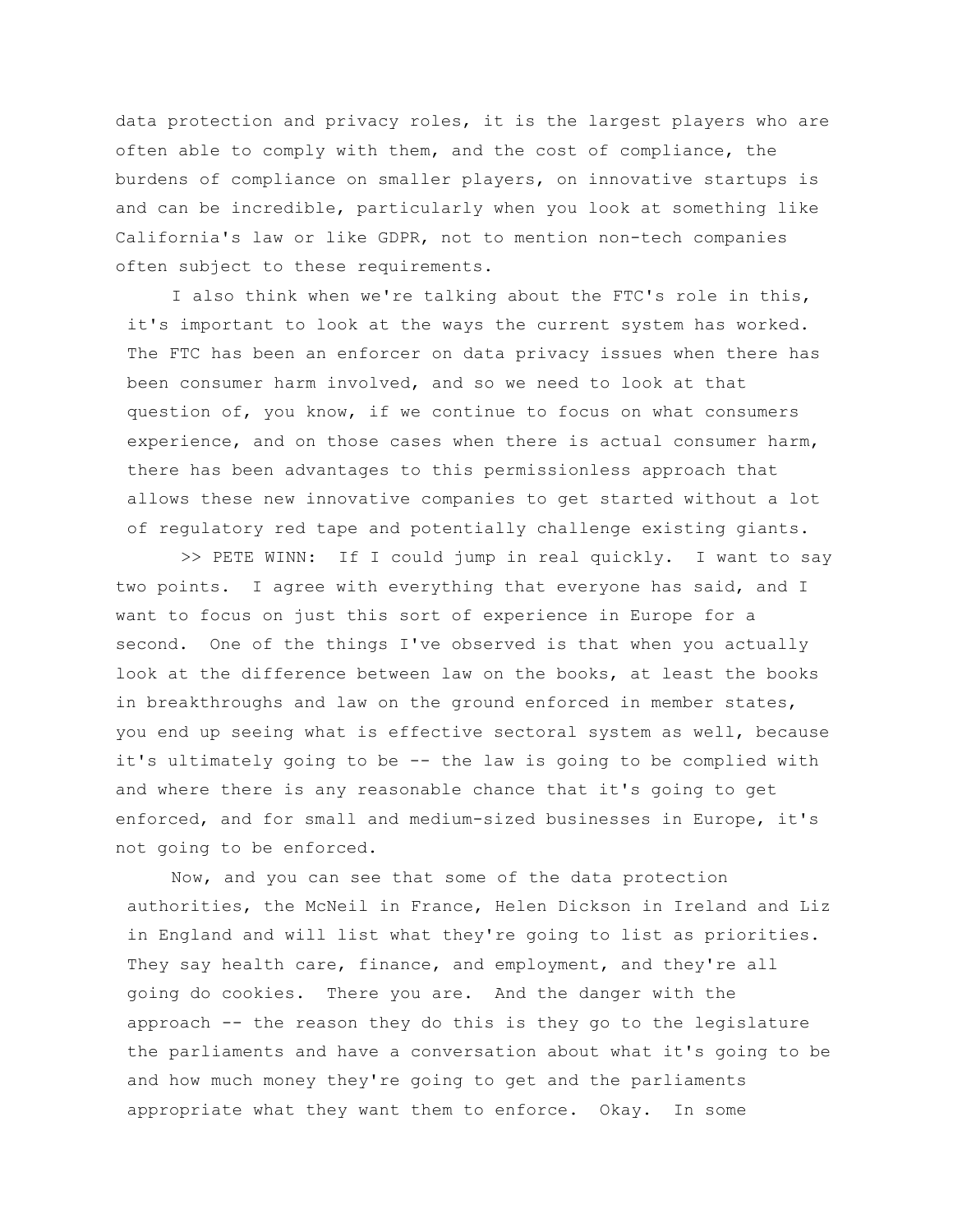European Member states, my budget at the Department of Justice as the privacy officer is bigger than the data protection authority's budgets in places in Europe and I will not tell you we're 100% compliant but we're working on it, but the challenges of dealing with 600 or 700 systems versus millions of systems, you can sort of see the real compliance we're going to see there and that's fine. Can you have a sectoral system based on pure administrative discretion but that's highly problematic in a democracy and it's highly problematic in a country like the United States where we generally expect laws enacted by democratic legislatures to have a tendency to be enforced. So, I'm sort of repeating what everyone is saying, but you know, you know, you cannot look at a statute like the GDPR and say that it's a comprehensive privacy law because it's not. The reason that everyone -- you know, this creates the illusion of one, but the reality is that it's sectoral and the reality of any comprehensive privacy in the United States is sectoral to some extent but we like to law to reflect it's not going to be a one-size-fits-all solution, otherwise you're going to have a situation where it's kind of like a social trap and nobody actually believes in the law and it undermines not only the rule of law but trust more widely in the government and social society.

>> JANE BAMBAUER: Peter raises a general problem with law which is that when it is too aspirational and too harsh, then it becomes a law of discretion and everyone is trying to read the tea leaves to figure out how it's going to be interpreted and enforced. So, another way of putting that, though, is that I think a feature of a workable privacy law is one that has a process that allows for safe harbors to emerge as we learn how technology works and what its impact is. So, I guess, you know, the silver lining to the FTC maybe wanting to get more involved is that they would be a good regulatory board for developing safe harbors if that's the kind of, you know, notice of the features of data processing that are per se legal, and the ULC draft has a process too for sort of stakeholder engagement-based, voluntary consensus standards to be proposed and then eventually adopted.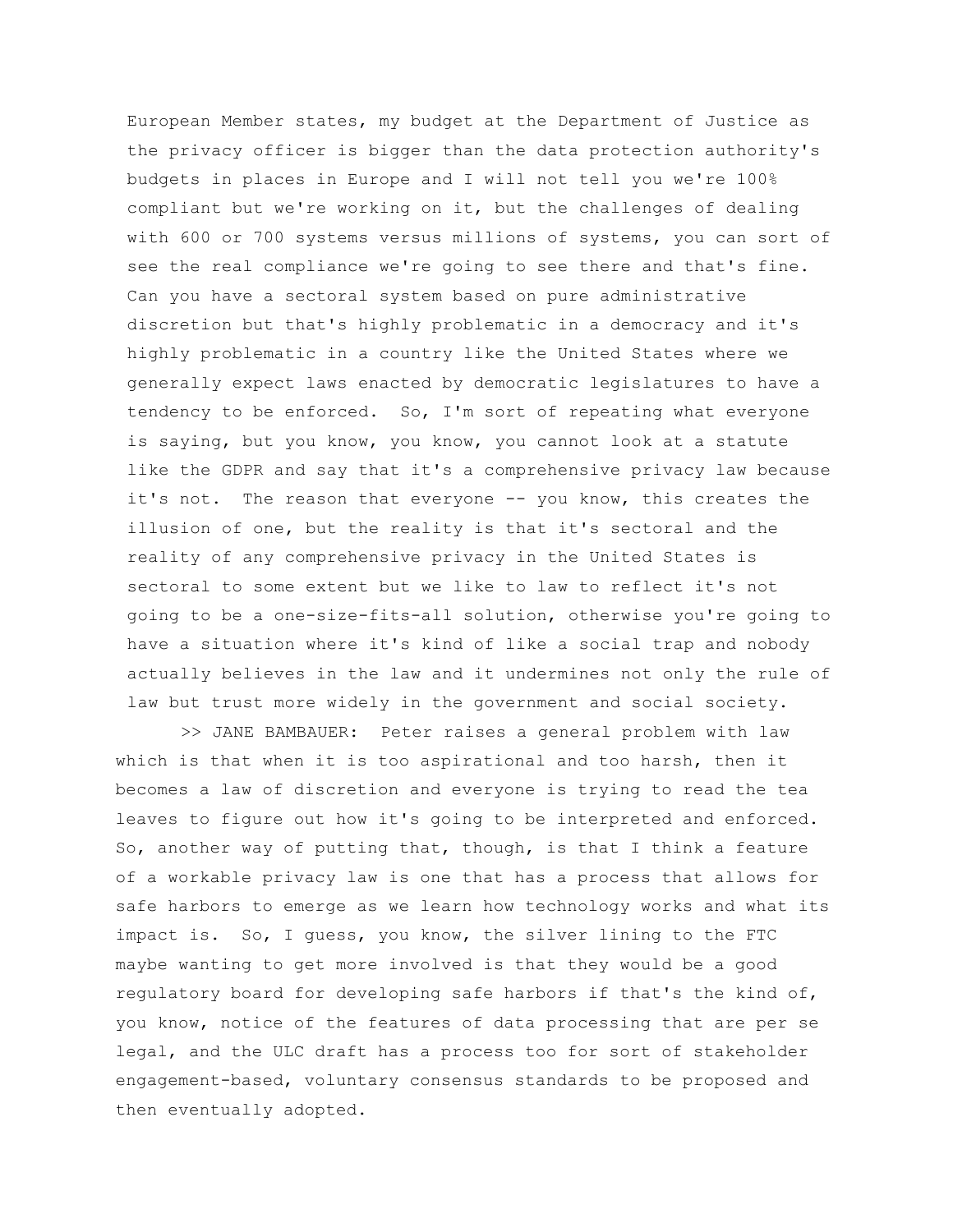So, maybe tying all of these threads together, it may be that what we need for functionality is not only at least some clear examples of forbidden processing, but also some nice clean examples of data processing that maybe we didn't think of initially but we now recognize as safe enough.

>> STU INGIS: Yeah. Interesting. Outside of the question of legal authority, I kind of share what I think I heard -- like the FTC would be particularly at the staff level where they really do know this stuff in and out, would be a thoughtful organization to write rules. The challenge, though, is if you can keep it from being politicized because the way I'm reading it, it's basically like, you know, a senator deciding by themselves here is what I'm going to do and here is going to be the law. That's not going to - that dog is just not going to hunt. They're going to learn quickly that there are three branches of government, but that's just my side editorially.

>> JENNIFER HUDDLESTON: I should say I think on that notes it depends what exactly we're talking about the FTC actually doing, are we talking about the FTC right now with the current authority deciding to issue a completely new set of privacy guidelines or are we talking about a situation where in developing a data privacy bill the Congress delegates certain elements of that bill to the FTC in their capacity as a consumer protection organization and given their experience and expertise with enforcing other existing data law.

>> STU INGIS: Here is my prediction, which is I don't think it will come from -- I think it will come before Congress would act. But I think it will be similar. And this may be attractive to some people, but when the do-not-call and telemarketing legislation was rolled out, it was 60 pages of regulation without authority and the Courts found that it had no authority. And then the Congress gave them the authority after the fact.

But to me I think that's what you're going to see. I think you're going to see a very progressive, as if it were any of your favorite progressive senators, some who I love and I love their ideas, so I don't mean any of it as critique, and it might actually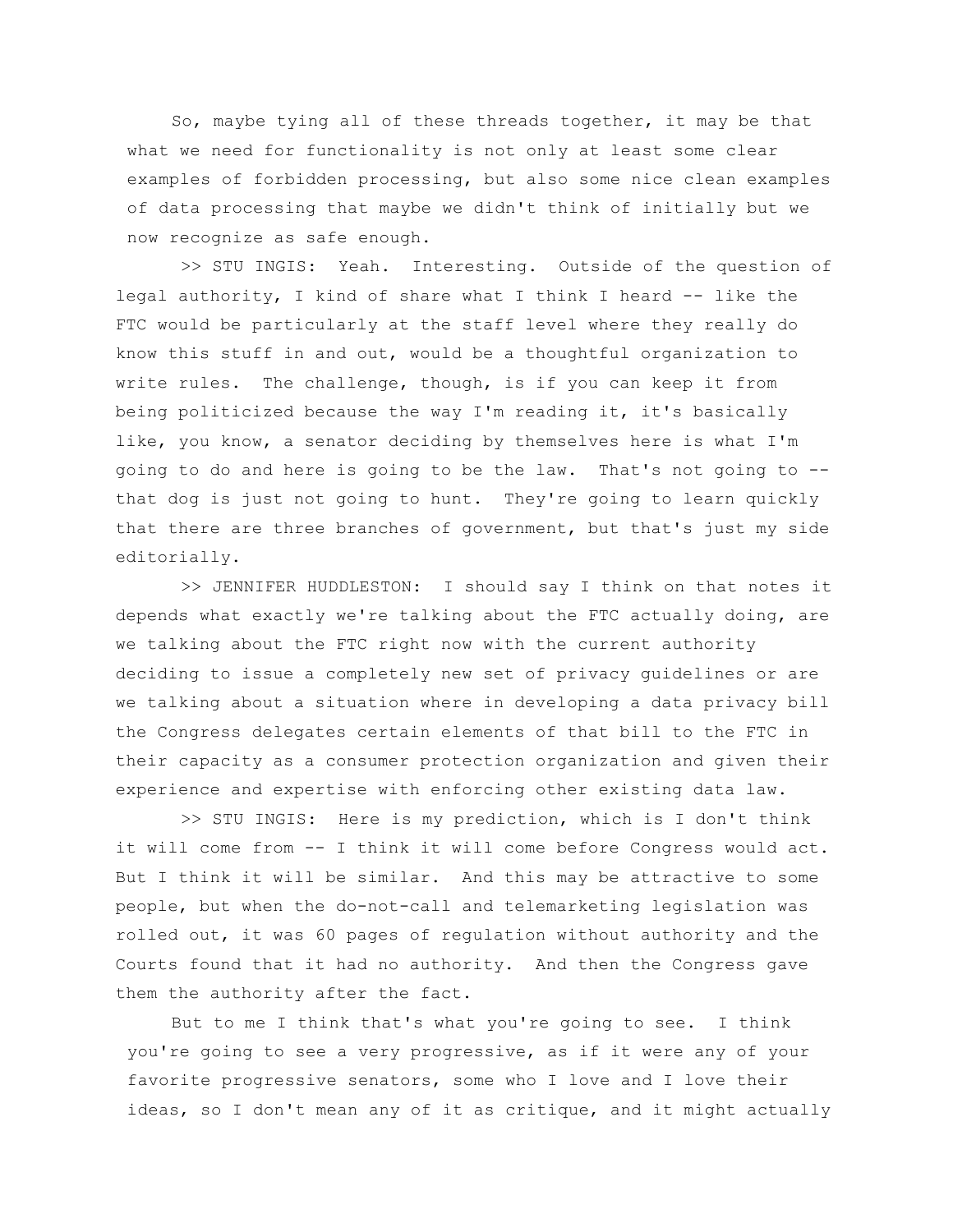be a very healthy thing for the country, but I think it's something that should be on people's radar as I'm starting to read tea leaves here.

>> JENNIFER HUDDLESTON: And, of course, then --

>> STU INGIS: I'm sorry, Jennifer, finish and then Marty.

>> JENNIFER HUDDLESTON: I was going to say, of course then there gets to be some very interesting administrative law questions that are beyond the scope of this panel.

>> STU INGIS: Totally agree. Yep. Marty?

>> MARTY ABRAMS: So, let's go to some of the things that are going to happen. We're going to have a greater emergence of artificial intelligence in the United States. It's just going to happen. We're going to spend more time bringing data together to think about the insights that that data gives us. That's going to happen.

What is important is to make sure that we have some boundaries in which that can emerge in a thoughtful way where the negative impacts are thought through by parties and can be overseen by responsible regulator and overseers.

Putting the FTC in the position of making law because we don't have law, to me, it's not the most productive way of doing it. And being afraid of data being allowed to give us new insight, which I can't predict what those insights are going to be, is also not great. You know, we talked about oh, we've got -- we've got sectoral law that's worked well, but well the HIPAA precluded a lot of health-related research that would have been very useful because of the way it was structured and interpreted. So, the fact is that we need a mechanism that allows for the making our lives better with data to emerge. Yeah, there are going to be some negative consequences where things are going to be thought of as stupid, but we need some boundaries to let that emerge in a thoughtful way. That's what I'm suggesting privacy law should do, is create the boundaries for us to think with data to create new insights to allow innovation to occur and to do that in a way that has boundaries overseen in an effective way.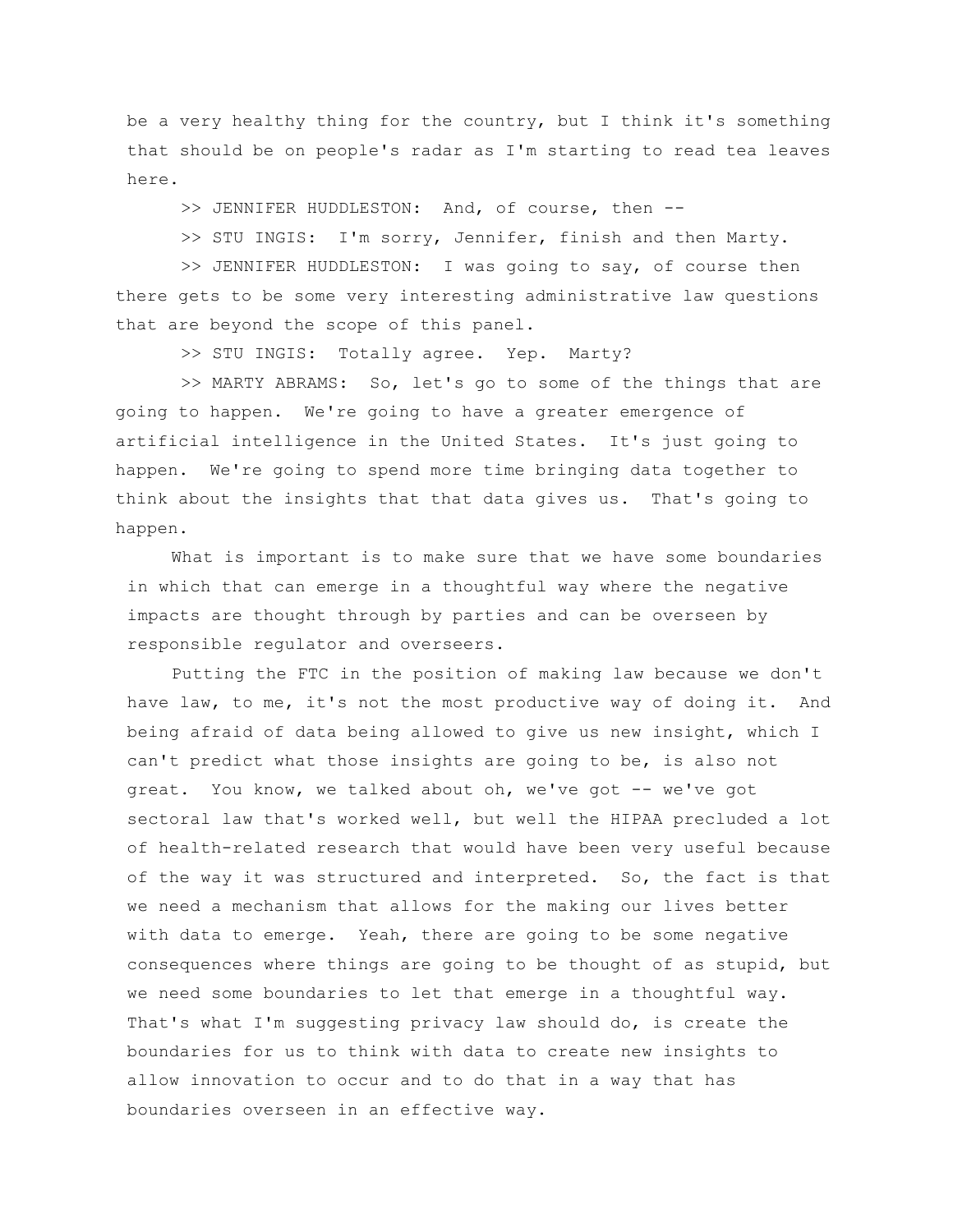The FTC has 40 to 60 people doing privacy rights, Stu. It's tiny compared to the number of people at the ICO who are doing privacy which is probably 500 or so doing it. That's not a prescription for an effective oversight agency, and giving them - you know, and just I think we need to have some structure for that to emerge.

>> STU INGIS: Of course, if any of these -- you know, if the new budget gets passed, they may rival the ICO fairly soon. So, we're at about 5 minutes left, and I thought it would be a good opportunity to give each of you a minute or so plus to add anything else. Where do you see the world going? But to just kind of tie some of your thoughts to have a final thought here. I'll probably have one last thought to tie it up at the end. I'll start with one now. I would delegate to the four of you, and I'll probably try to chime in too to pass the law. You all can right write it and I think it would be good and we'll be in good shape. I think it would be a good product. Peter, let's start with you.

>> PETE WINN: Well, I'm not sure I have a whole lot more to say. I guess the key issue for me is if you're going to enact a law, is it something that the regulating community can actually comply with? If it's not, stop and do something else. If they can't afford to comply with it, they won't comply with it, and then you're going to be kind of playing the kind of games they're playing in Europe, which frankly I think result in a loss of social trust. The key here is to come up with a structure, a legal structure where the business community, which is going to be asked to comply with these laws, has to be able to afford to comply with them, and that is the first question because, you know, how you get there, but to date with the possible exception of the uniform law commission statute, which seems to be a much lower-cost vehicle, I'm not sure I've really seen -- or sector-specific structures like, Stu, the privacy for America thing that the largely advertising folks put together, which is sector specific.

>> STU INGIS: Right.

>> PETE WINN: But, you know, within a sector you can actually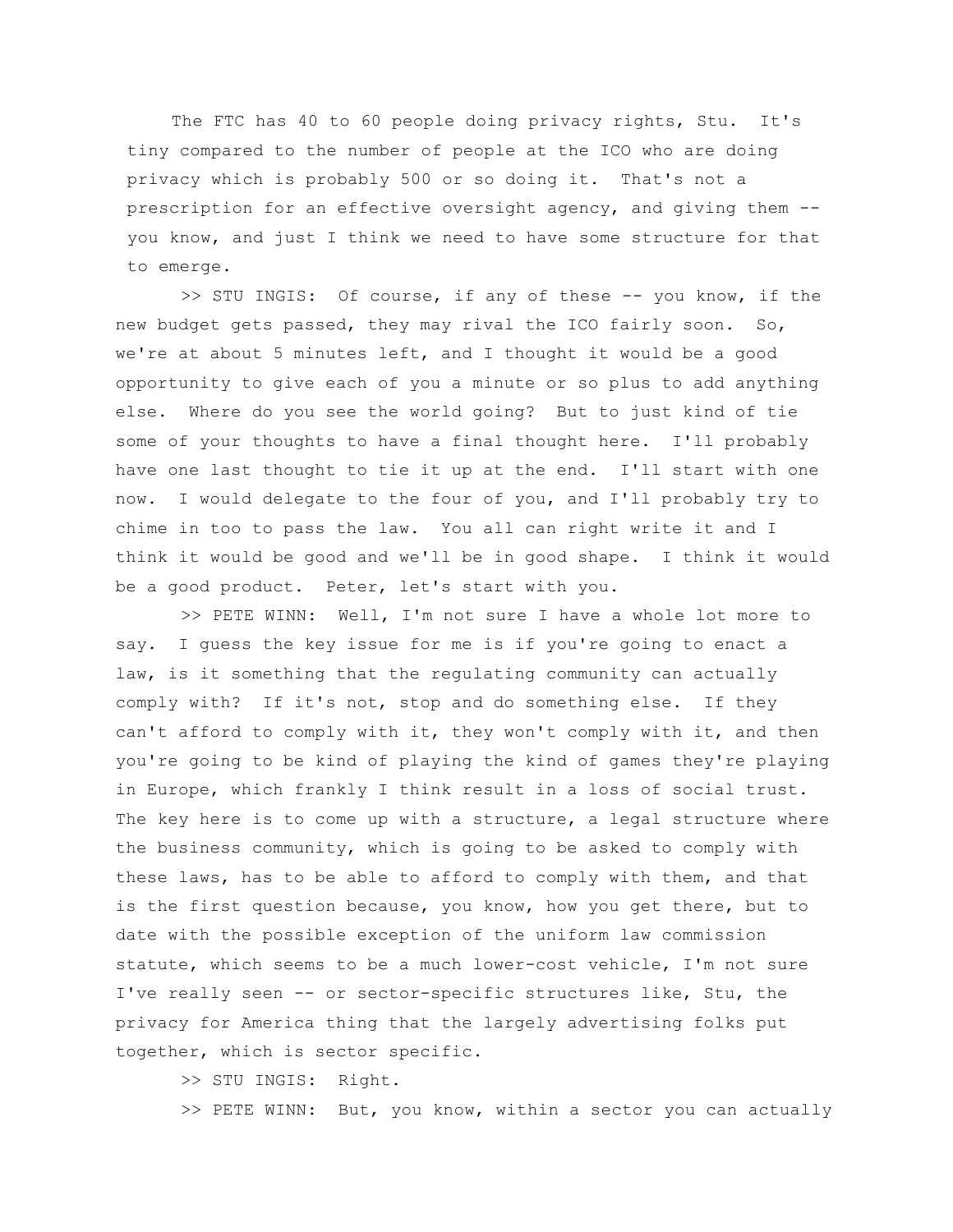design these things that are detailed and specific and you can afford them because everyone in the sector knows what the rules are. But if you're going to have a comprehensive law, you can't do that level of granularity. You know, the uniform law commission has the general rules and then it allows the voluntary consensus standards to develop the sector-specific structures that would be more specific. But absent that kind of iterative process between the sectoral specific process and the general rules, I don't see any other alternatives to something that's affordable. And without something that's affordable, you're going to have a privacy law that destroys trust because then all the people that are supposed to be complying with the law won't be able to afford to comply with it, except the large companies like Microsoft who already have built in to that structure, and it's just going to result in anticompetitive advantages for the big guys against the little guys.

>> STU INGIS: Great. Thank you, Peter. Jane?

>> JANE BAMBAUER: Yeah, so let's see. I think the features that we should be striving for -- well so first of all, on Marty's last parting thoughts or the last set of thoughts, I see the first amendment as being the backdrop along which we should train our privacy laws, and if you adopt that vision, then there is already strong protection no knowledge creation and there is a requirement that whatever law be enacted be fairly narrowly targeted to a concrete harm. And that's great, it's just if we can comply with the requirements of the first amendment, then it's going to be a pretty good privacy law because what it should be doing is prohibiting or restricting to consent procedures, the risky things that cause concrete harm.

And then outside of that, outside of that, I think that the old system that everyone hates right now actually functions pretty well, and the old system being transparency for consumers with a basically take-it-or-leave-it deals. And I know it seems like it's not in consumers' because if they don't want tracking and behavioral advertising, it's very difficult to avoid that, but at the same time if consumers really understood how much of the World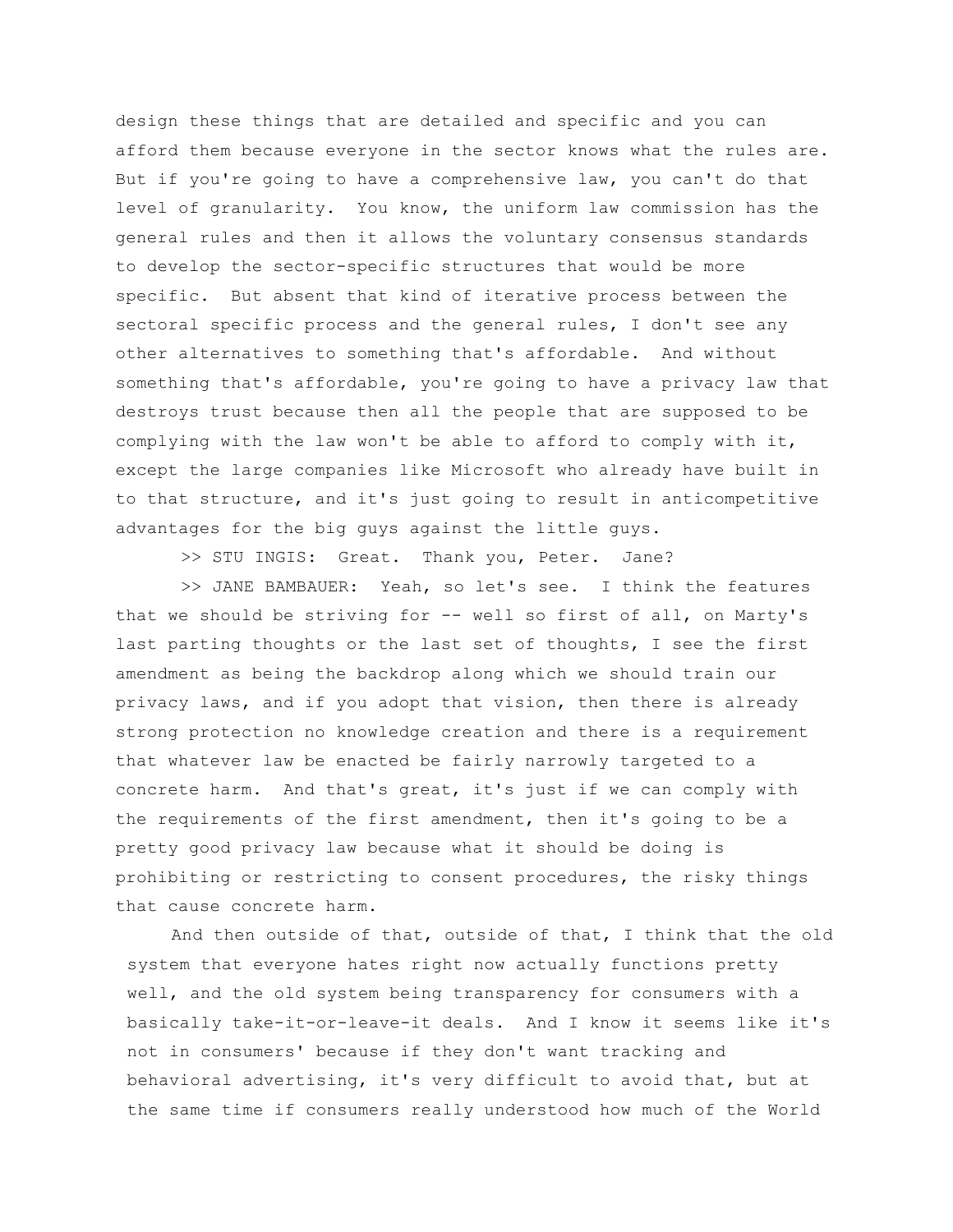Wide Web and parts they like the most, how much depend on behavioral advertising and the bump in revenues that they get from it, you know, if we can see the alternative universe where there really isn't behavioral advertising, it's not clear that consumers actually want what it seems at least superficially they want today.

So, I'm comfortable saying that we should be looking for - looking for relatively narrow ways to prevent concrete harm.

>> STU INGIS: Great. Thank you. Jennifer?

>> JENNIFER HUDDLESTON: I want to echo a lot of what Jane just said and I feel like that's something that we haven't really dove into in this particular panel, that when discussing privacy, it's so important, these points of friction and tradeoffs involved with privacy. It's, you know, privacy is one of those things, kind of like puppies that everyone is for it and very few people will just be like I'm an anti-privacy person. (Laughing). But when you actually boil down to it, there are a lot of points of friction, whether it's questions about the right to be forgotten and how that can impact freedom of the press and free speech, whether it's questions about data and speech and the first amendment, whether it's questions about the impact on innovation or smaller companies in competition. I think we can't just say that privacy is good and therefore privacy should always be our north star. We've got to very carefully examine the tradeoffs and really take them into account in any potential privacy or policy we may be creating.

>> STU INGIS: Marty, we're at time but why don't you have the last say.

>> MARTY ABRAMS: So, the fact is that recital for the GDPR says it's all about the full rights and interests of people, and they just ignored that when they wrote the rest of the law. And I think that we all have an agreement on one thing that's very important, which is knowledge creation is where innovation comes from and that we need to have privacy law that is protective of people but a allows for the free expression that comes from combining data in interesting ways to come up with new insights.

>> STU INGIS: Great last word. I think we can all agree to